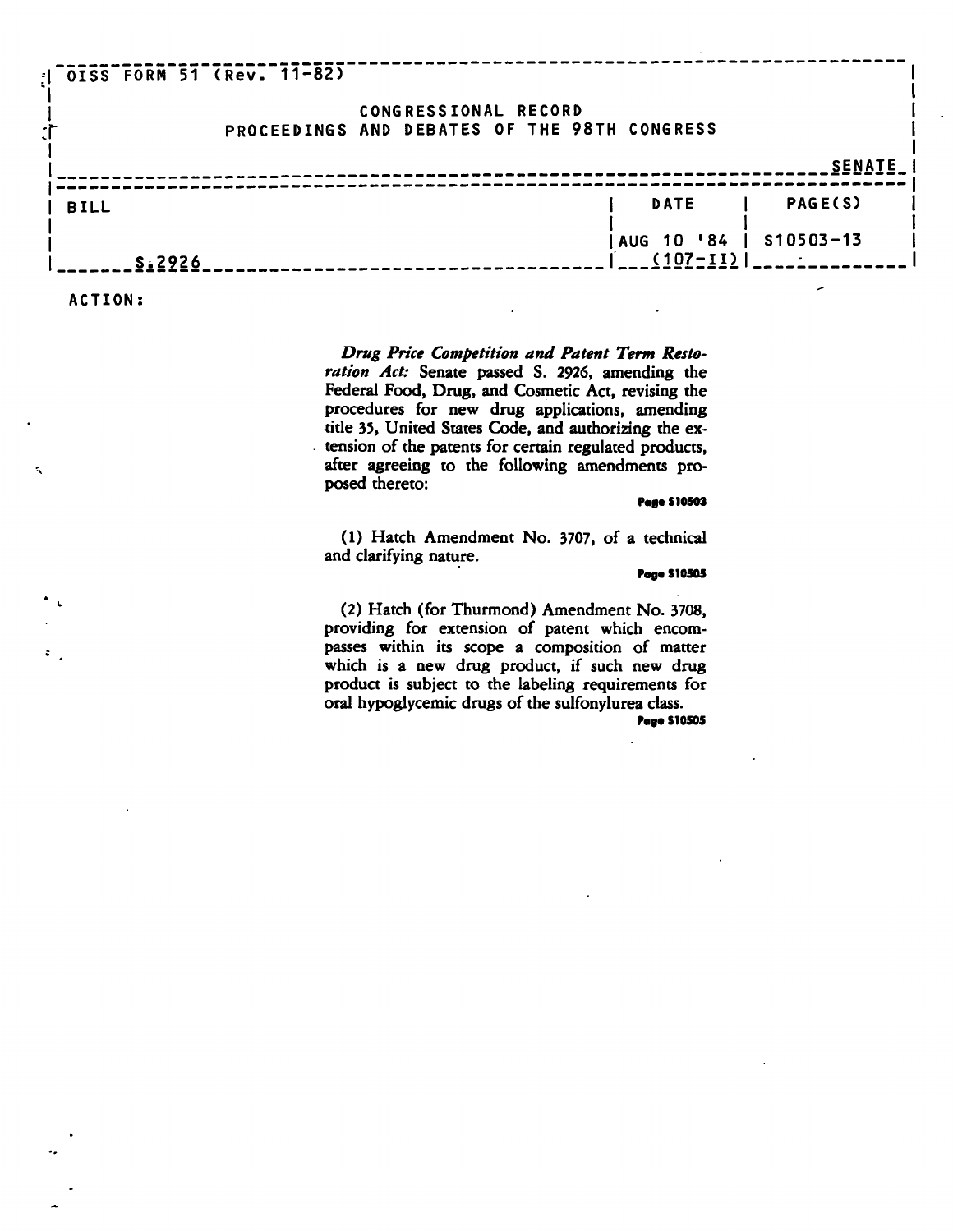# FEDERAL POOD, DRUG, AND COSMETIC **ACT** AMENDMENT

Mr. BAKER. Mr. President, could I inquire next of the minority leader if it is possible for him to clear for action by unanimous consent Calendar Order No. 1115, S. 2926, the drug bill

Mr. METZENBAUM. Mr. President, reserving the right to object, and I shall not object, I wish to address myself for one moment to the minority leader.

Mr. BAKER. Mr. President, I am advised now that it may take a few additional moments to get that in shape.

I withdraw my request of the minority leader.

Mr. President, I believe now that the earlier matter may be cleared.

Let me renew my inquiry of the minority leader.

I wish now to go to Calendar No. 1115, S. 2926, if the minority leader can clear that.

Mr. BYRD. Mr. President, the matter has been cleared on this side, and there is no objection.

Mr. BAKER. I thank the minority leader.

Mr. President, I ask the Chair to lay before the Senate Calendar Order No. 1115, S. 2926.

The PRESIDING OFFICER. The bill will be stated by title.

The assistant legislative clerk read as follows:

A bill (S. 2926) to amend the Federal Food, Drug, and Cosmetic Act to revise the procedures for new drug applications, to amend title 35, United States Code, to authorize the extention of the patents for certain regulated products, and for other purposes.

There being no objection, the Senate proceeded to consider the bill.

Mr. HATCH. Mr. President, we have before us the most important pharmaceutical legislation to come before Congress in many years. This bill, S. 2926, is the final version of S. 2748, the Drug Price Competition and Patent Term Restoration Act of 1984. This is a groundbreaking compromise in the public interest. It reconciles the opposing, competitive interests of two segments of the pharmaceutical industry which have often stymied each other's attempts to improve the law. The research-based drug industry ob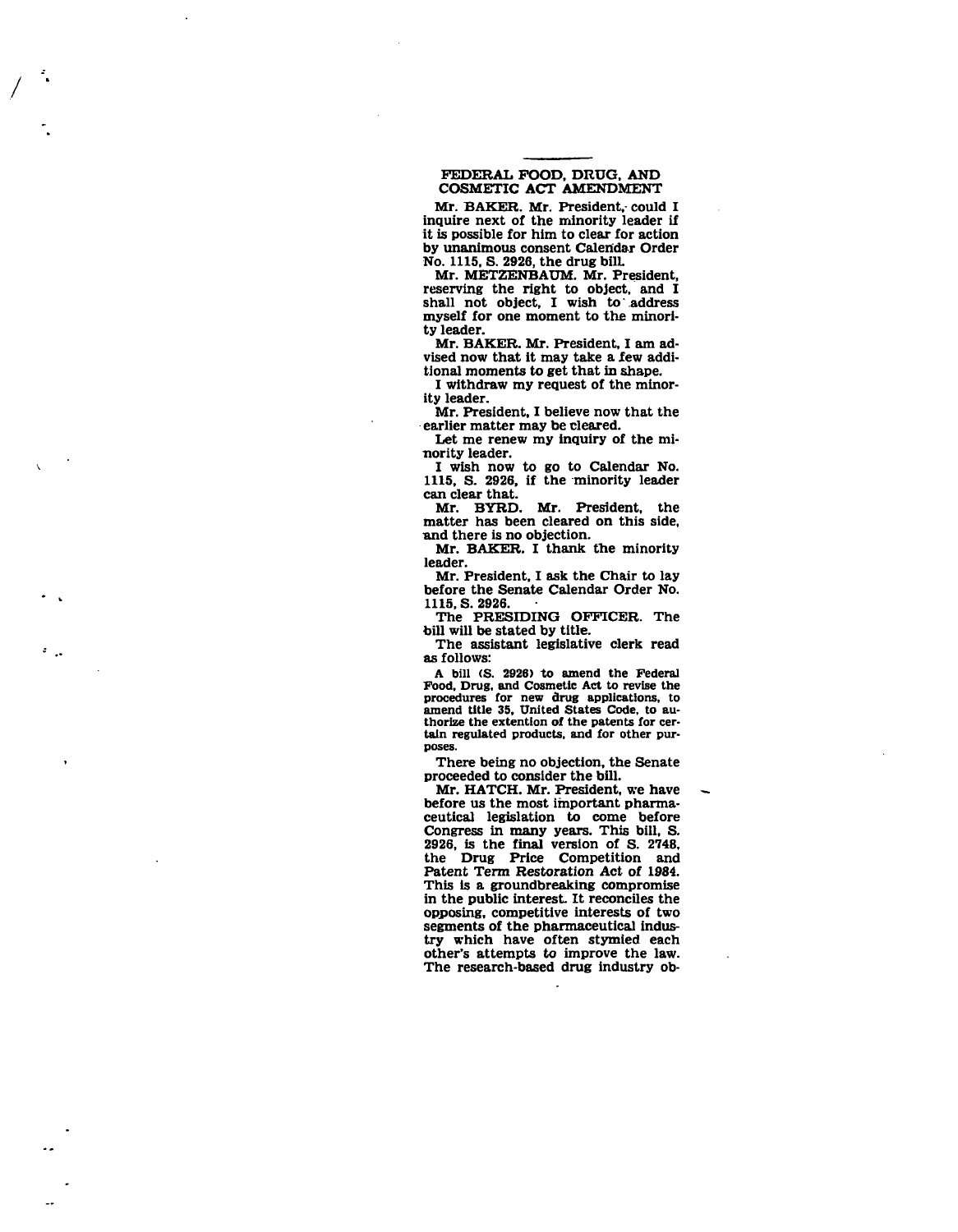$\mathcal{F}_{\mathcal{A}}$  .

Ţ

**a** 

**tains an extension of patents for new drug discoveries to compensate them for the time spent off-market in Pood and Drug Administration review. The generic drug industry gets the ability to bring generic copies of off-patent drugs to market as soon as the patent expires, without the needless reduplication of studies and tests already in FDA's files.** 

**The public receives the best of both worlds—cheaper drugs today and better drugs tomorow. The proliferation of new generics for some of the most important drugs on the market will save consumers an estimated \$1 billion or more over the next decade. The added patent life will restore to our domestic drug companies some of the incentive for innovation which has weakened as Federal pre-market approval requirements have become more expensive and time-consuming. That incentive will produce both the investment and commitment to reseach and development that will again place the United States in unquestioned leadership in the field. And it will generate an increase in the number of important new drugs, among the most vital causes for this century's dramatic increase in the length and quality of life.** 

**Now, those who have been following this bill know this is a vastly simplified account of the bill and its effect. It is involved and is carefully balanced at a number of points in ways only lawyers could have devised. But it is a good bill, one which I have heartily endorsed and promoted in the Senate. It is backed by a wide range of organizations including the Pharmaceutical Manufacturers' Association, the AFL-CIO and numerous individual unions, the American Association of Retired Persons, and the National Council of Senior Citizens.** 

**As you are probably also aware, several research-based pharmaceutical companies have felt that the compromise embodied in S. 2748 was not adequate and have pressed for changes in the bill. During the past 3 months I have met with many of these companies to discuss their concerns as has Congressman HENRY WAXMAN, the bill's House sponsor, and indeed as have many members of my committee. While I believe S. 2748 enjoys overwhelming support in the Senate, it has certainly been my belief that it is preferable to accommodate requests for changes which do not disturb balances essential to the bill.** 

**As the time remaining during this session has decreased, discussions over**  concerns **Hoping that I could catalyze a final agreement among the interested parties, we met Tuesday and Wednesday and conducted many hours of intense negotiation. We discussed and placed on the table issues relating both to the abbreviated new drug application (ANDA) and patent portions of the bill.** 

**Further negotiations ensued yesterday with Congressman WAXMAN, the House sponsor, in an attempt to develop a final position which would be satisfactory to everyone. I am pleased to report that these negotiations bore fruit and that a compromise set of amendments has been incorporated into this new bill and Into the technical amendment I am proposing today. The bill, S. 2926, as amended has drawn the support of almost all of the companies opposing S. 2748, and has been accepted WAXMAN and by the administration.** 

**Before continuing my remarks, let me acknowledge the good offices of the many people who assisted in these negotiations, especially Mr. Joe Williams, president of Warner-Lambert and chairman of.the Pharmaceutical Manufacturers Association; Mr. Jack Stafford, chief executive officer of American Home Products; Mr. Bill Haddad, president of the Generic Pharmaceutical Industry Association; Mr. William Greif, vice president of Bristol Myers; and Mr. William Ryan assistant general counsel of Johnson & Johnson. Above all, I express my appreciation for the flexibility and leadership of Chairman WAXMAN. We have enjoyed a close and amicable working relationship during the progress of this legislation through the Congress.** 

**The elements of the compromise are: There is to be a prospective 5-year waiting period for filing of ANDA's following approval by FDA of a new chemical entity new drug application [NDAL For all other NDA's involving new clinical tests, there will be a 3 year period during which no ANDA approval may be made effective. This protects products whose development has taken much time and money in FDA testing and review, but which have little for no patent life left when they are finally allowed on the market.** 

**Further, the 10-year ANDA moratorium for products approved between January 1,1982, and the date of enactment is supplemented by a similar provision for 2 years for non-new-chemical-entity drugs.** 

**The period of time during which an abbreviated new drug application is not to be made effective, during the pendency of a patent challenge under the statute, is extended from 18 to 30 months from the date of submission of an ANDA application containing bioequivalency data. This increases the likelihood that the litigation will be concluded within the time period during which ANDA's are not allowed:** 

**Some of the complicated current restrictions on the nature of patents which can be extended are removed, with the provision that one patent on a product, not necessarily the first, can be extended but that total exclusive market life of the product cannot exceed 14 years.** 

**The authority of the Secretary of Health and Human Services to deny a petition for filing an ANDA for a prod-**

**uct not exactly similar to the original drug will be expanded to include cases where the proposed generic is a combination drug, one of whose active ingredients is different from those of the original combination drug. This will make sure that FDA retains the authority to prevent drugs from coming to market without proper tests to establish the unforeseen interactions that substituted active ingredients may have on each other.** 

**The concern was raised that FDA might be forced under the bill to approve an ANDA, even if FDA had started proceedings to remove the original drug from the market but had not completed the process. Language was adopted which would remedy this loophole.** 

**The treatment of animal drugs contained in S. 2748 is deleted in this bill.** 

**I would also like to address a comment to one issue which arose during the discussion of the bill. The Patent Commissioner has expressed concern that he is required to verify the contents of applications for patent extension. This was not intended, and a wording change in the bill clarifies that he may rely wholly on the required information as represented by the applicant.** 

**Mr. President, the United States waits for this bill.** 

**Mr. THURMOND. Mr. President, I express my strong endorsement of S. 2926, the Drug Price Competition and Patent Term Restoration Act of 1984. This important compromise measure builds upon legislation which was reported by the Judiciary Committee and passed by the Senate in the 97th Congress. I was a cosponsor of that bill and its successors, and I am pleased to join the distinguished chairman of the Labor and Human Resources Committee, Senator ORRIN HATCH, in cosponsoring this measure.** 

**Mr. President, patent term restoration makes eminently good sense and is fair to business and consumers alike. It encourages inventiveness by making the patent term a real and useful one. This bill adds an additional feature relating to approval procedures for drugs coming off patent, which will expedite the availability of generic drugs. This is a balanced package which addresses legitimate needs in a reasonable manner.** 

**Mr. President, after a long delay, we ' are finally able to bring this important legislation before the Senate. I want to commend Senator HATCH for his persistence in this matter. I also want to express my congratulations to representatives of the various interested groups who worked together to resolve their differences so that the public interest would be served. Although, as with any compromise, everyone did not get everything that he wanted, this package represents a fair balance of interests.** 

**I urge my colleagues to support S. 2926 so that we can enact patent term**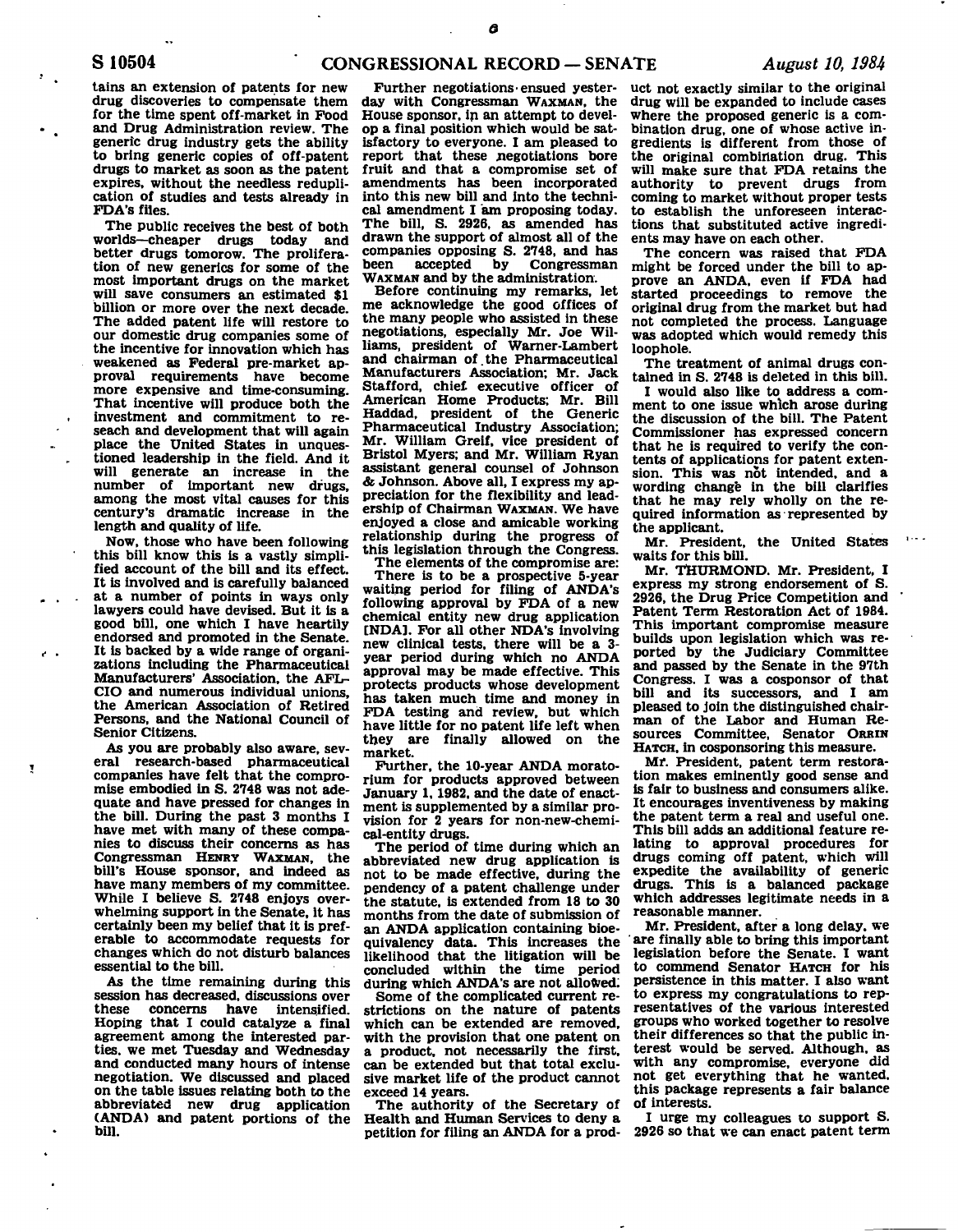$\overline{\mathbf{z}}$ 

ı

**without further delay.** 

**AMENDMENT NO. 3T0T** 

**(Purpose: To make certain technical changes to the bills)** 

**Mr. HATCH. Mr. President, I now send to the desk a technical amendment to S. 2926 on behalf of myself and the other cosponsors and Senator METZENBAUM.** 

**The PRESIDING OFFICER. The amendment will be stated.** 

**The legislative clerk read as follows: The Senator from Utah [Mr. HATCH], for himself and Mr. METZENBAUM, Mr. DECON-CINI, Mrs. HAWKINS. Mr. KENNEDY, Mr. DENTON, and Mr. THURMOND proposes amendment numbered 3707.** 

**Mr. HATCH. Mr. President, I ask unanimous consent that reading of the amendment be dispensed with.** 

**The PRESIDING OFFICER. Without objection, it is so ordered.** 

**The amendment is as follows:** 

**Clause (iii) of section 505(j)(4)(D) of the Federal Food, Drug, and Cosmetic Act, as added by section 101(a) of the bill, is amended by striking out "(or supplement to an application)" and "(or supplement thereto)", and by inserting after "approved under subsection (b)" the following "and which contains reports of new clinical investigations (other than bioavailability studies) sponsored by the applicant".** 

**Clause (iv) of section 505(j)(4KD) of the Federal Food, Drug, and Cosmetic Act, as added by section 101(a) of the bill, redesignated as clause (v), and the following new clause (iv) is inserted immediately after clause (iii):** 

**"(iv) If a supplement to an application approved under subsection (b) includes reports of new clinical investigations (other than bioavailability studies) sponsored by the applicant and is approved after the date of enactment of this subsection, the Secretary may not make the approval of an application submitted under this subsection which refers to the drug for which such supplement was submitted effective before the expiration of three years from the date of the approval of the supplement under subsection (b).** 

**Clause (iii) of section 505(c)(3)(D) of the Federal Food, Drug, and Cosmetic Act, as added by section 101(b) of the bill, is amended by striking out "(or supplement to an ap-plication)" and "(or supplement thereto)" and by inserting after "approved under subsection (b)" the following "and which contains reports of new clinical investigations (other than bioavailability studies) sponsored by the applicant".** 

**Clause (iv) of section 505(c)(3)(D) of the Federal Food, Drug, and Cosmetic Act, as added by section 101(b) of the bill, is redesignated as clause (v), and the following new clause (iv) is inserted immediately after clause (iii);** 

**"(iv) If a supplement to an application approved under subsection (b) includes reports of new clincial investigations (other than bioavailability studies) sponsored by the applicant and is approved after the date of enactment of this subsection, the Secretary may not make the approval of an application submitted under this subsection which refers to the drug for which such supple-ment was submitted effective before the expiration of three years from the date of the approval of the supplement under subsection (b).** 

**Subsection (1) of section 505 of the Federal Food, Drug, and Cosmetic Act, as added** 

**restoration and ANDA provisions by section 104 of the bill, is amended by striking out, beginning with ", including", all matter through "financial information".** 

**Mr. HATCH. Mr. President, the amendment clarifies the data release provision and the 3-year moratorium for ANDA's [Abbreviated New Drug Applications]. It would protect only those new drug applications which involve new clinical investigations.** 

**The effect on changes to existing NDA's would be to restrict coverage to only those alterations, like some changes in strength, indications, and so forth, which require considerable time and expense in FDA required clinical testing.** 

**Mr. President, I move that the amendment be adopted.** 

**The PRESIDING there be no further debate, the question is on agreeing to the amendment of the Senator from Utah.** 

**The amendment (No. 3707) was agreed to.** 

**Mr. HATCH. Mr. President, I move to reconsider the vote by which the amendment was agreed to.** 

**Mr. BAKER. Mr. President, I move to lay that motion on the table.** 

**The motion to lay on the table was agreed to.** 

**AMENDMENT NO. 3708** 

**Mr. HATCH. Mr. President, at this time, I submit an amendment on behalf of Senator THURMOND and ask for its immediate consideration.** 

**The PRESIDING OFFICER. The amendment will be stated.** 

**The legislative clerk read as follows:** 

**The Senator from Utah [Mr. HATCH] for Mr. THURMOND proposes an amendment numbered 3708.** 

**^Mr. HATCH. Mr. President, I ask unanimous consent that the reading of the amendment be dispensed with.** 

**The PRESIDING OFFICER. With-**

**out objection, it is so ordered. The amendment is as follows:** 

**At the end of the bill insert the following new title:** 

### **TITLE —**

**SEC. —. (a) Title 35 of the United States Code is amended by adding Immediately following section 155 the following new section:** 

**"8 155A. Patent extension.** 

**"(a) Notwithstanding section 154 of this title, the term of any patent which encompasses within its scope a composition of matter which is a new drug product, if such new drug product is subject to the labeling requirements for oral hypoglycemic drugs of the sulfonylurea class as promulgated by the Food and Drug Administration in its final rule on March 22, 1984 (FR Doc. 84- 9640) and was approved by the Food and Drug Administration for marketing after promulgation of such final rule and prior to the date of enactment of this law, shall be extended until April 21.1992.** 

**"(b) The patentee or licensee or authorized representative of any patent described in such subsection (a) shall, within ninety days after the date of enactment of such subsection, notify the Commissioner of Patents and Trademarks of the number of any patent so extended. On receipt of such notice, the Commissioner shall confirm such extension by placing a notice thereof in the** 

**official file of such patent and publishing an appropriate notice of such extension in the Official Gazette of the Patent and Trademark Office.".** 

**(b) The table of sections for chapter 14 of title 35, United States Code is amended by adding after the item relating to section 155 the following new item:** 

**"155A. Patent extension.".** 

**Section 25(a) of the bill, as redesignated, is amended by striking out "9 and 10" and inserting in lieu thereof "9,10, and 24".** 

**Mr. HATCH. Mr. President, I would like to share with my colleagues a**  statement by Senator THURMOND on **this amendment.** 

**This amendment passed the Senate without objection on June 29 as an amendment to S. 1538. It would provide limited patent extension for certain oral diabetic drugs. Such relief is necessary because the FDA unduly delayed final approval for these drugs while it developed class labeling. This would restore some of the patent life lost because of the government's undue delay.** 

**Mr. President, it is my understanding that Members of the House are willing to take this amendment, as well, so we are adding it to this bill.** 

**Mr. METZENBAUM. Will the manger of the bill be good enough just to repeat what this amendment is? This is not the Thurmond textile amendment?** 

**Mr. HATCH. Mr. President, this has nothing to do with textiles. This is an amendment that provides limited patent extensions for certain oral diabetic drugs. Such relief is necessary because the Food and Drug Administration unduly delayed final approval for these drugs while it developed class labeling. This would restore some of the patent life lost because of the Government's undue delay.** 

**Mr. METZENBAUM. Mr. President, I have to say to my colleague from Utah that this amendment is not agreeable at all. I have not heard of this amendment before. This is the first time I have heard about a patent extension with respect to diabetic drugs. We have many patent extensions proposed.** 

**Mr. HATCH. Mr. President, if the Senator will yield for just a moment.** 

**Mr. METZENBAUM. Mr. President, I have to advise my colleague that although apparently one of my staff members saw fit to clear it, it does not reflect my views. But if he did so, I am not going to renege on that understanding. I withdraw my objection.** 

**Mr. HATCH. I appreciate the distinguished Senator from Ohio doing that.** 

**I might add that this is part of the package that has been considered and accepted by, I believe, Representatives in the House and the Senate. I understood that it had been cleared. I appreciate that kindness on the part of the distinguished Senator from Ohio.** 

**Mr. METZENBAUM. Is the Senator finished with the amendment?** 

**Mr. HATCH. I have not moved the amendment yet.**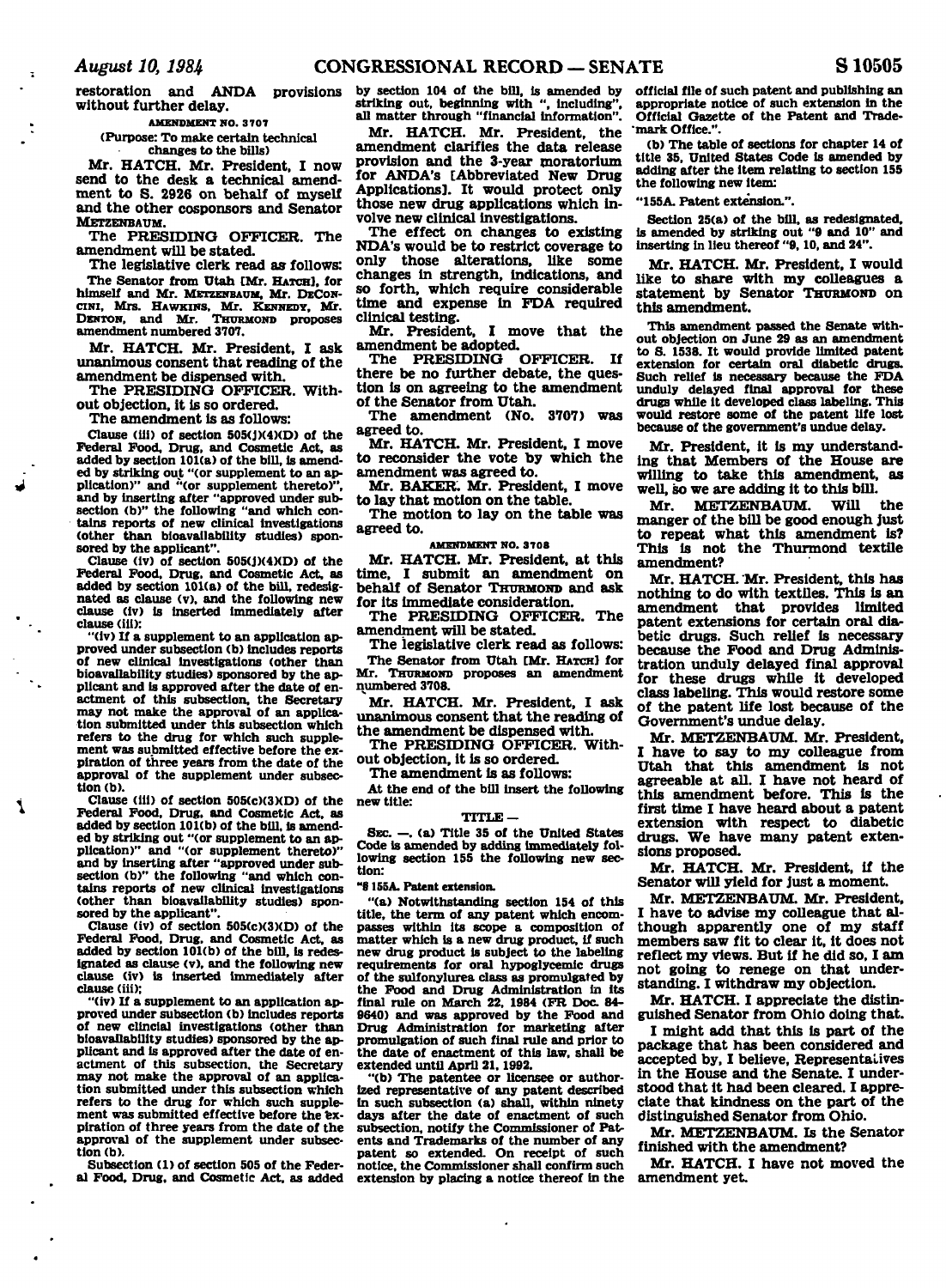**Mr. METZENBAUM. I would like to be heard on the bill when the Senator from Utah is finished.** 

**Mr. HATCH. I am not quite through yet.** 

**Mr. President, I move the amendment.** 

**The PRESIDING OFFICER. Is there further debate'on the amendment? If not, the question is on agreeing to the amendment of the Senator from Utah [Mr. HATCH].** 

**The amendment (No. 3708) was agreed to.** 

**Mr. HATCH. Mr. President, I move to reconsider the vote by which the amendment was agreed to.** 

**Mr. BAKER. I move to lay that motion on the table.** 

**The motion to lay on the table was agreed** to.

**Mr. HATCH. Mr. President, I yield the floor to the distinguished Senator from Ohio.** 

**Mr. METZENBAUM. Mr. President, I spent the last couple of days on this bill, and I am frank to admit that I have grave misgivings about it. I have misgivings about it because it provides the Senate with the horns of a dilemma.** 

**One part of the bill provides a good legislative approach to the use of generic drugs, and it breaks some new ground in that area. I support the concept of the use of generic drugs. I think it helps senior citizens as well as all people in our society if you can buy drugs that are not merely by reason of their name and the advertising but based upon the content.** 

**But there is another part of the bill that gives me great concern; that is that portion of the bill that provides for an extension of patents under various and sundry circumstances.** 

**I have seen a proliferation of legislation in this session of Congress calling for the extension of patents. Some brilliant lawyer or lobbyist came to the conclusion that if we went to the Congress we could get patents extended beyond their usual 17-year term. So we have seen bills having to do with pharmaceuticals and chemicals, and agriculture chemicals, specific drugs, various and sundry drugs, some described rather generally, and in each instance there was a strong case made, "Well, the FDA delayed it or whatever and there should be an extension."** 

**This bill is not specific in that respect. It provides for a more general extension of patents. In that respect, I have grave reservations about it.** 

**Then there are provisions of this bill that provide for specific extensions. And each day of extension, it should be pointed out, costs the American consumers literally hundreds of thousands, and in some instances millions, of dollars. When I attempted to determine how much the extension rights for the patent extensions provided in this bill were worth, I was unable to get a figure. Nobody can say whether it was \$1 billion, \$2 billion, \$5 billion,** 

**or \$50 billion. I am frank to admit I do not know the. amount. But I know that it is a large amount and the drug companies will clap with enthusiasm and excitement when this bill becomes law.** 

**Then there is another provision in this bill that breaks even further more new ground, and that is it is a totally new concept. It provides that the FDA, upon approval of a drug, may grant exclusivity, exclusive rights to use that drug for 5 years. Then if you read it closely enough, you will learn it really is not 5 years, it is closer to 6 years because of the date and the manner in which it is written.** 

**Well, that was enough and that was sufficient reason to be concerned about the passage of this legislation. But then we learned just in the last few minutes that the language of the 5-year exclusive marketing- provision which the FDA can give may also, in some way, detour or detract from the right of generic drug manufacturers and perhaps others as well to challenge the patent during that period.** 

**I have received an iron-clad assurance from the man primarily responsible for the passage of this legislation, the distinguished and well-respected Congressperson from California HENRY WAXMAN, who said if this is a problem, he will see to it that it is taken care of in the House. I want at this point to say very publicly that one of the reasons that I have withdrawn any objection to this bill is because of the distinguished record that the Congressperson from California, Congressman WAXMAN, has had and the confidence that I have in his legislative approach.** 

**I still have reservations. I still have concerns. I will not oppose this legislation. I am not at all certain that the Senate, when it passes it this evening, will be doing the right thing, but I will not stand in the way of the passage.** 

**There are some fine groups, generic groups, retired senior citizens groups, Congress Watch, other groups of that kind, consumer groups, who have indicated their support. I hope they are right. I hope they are not making a mistake. I hope that they have not given away too much of the ball game to the big drug manufacturers of this country, and only time will tell whether or not I am right.** 

**On one other subject, there are many people asking what this bill is all about; what it means; how do you interpret it. Let me say, for one, that I interpret it in only one manner. Nobody can change the language of the legislation. It speaks for itself. So notwithstanding anybody who may feel that they can interpret the language of this legislation in one way or another, I want the courts to understand that the legislation speaks for itself and the interpretation which anyone may make on the floor does not really add anything to that interpretation.** 

**Mr. HATCH. Mr. President, I cannot overstate the importance of this bill.** 

**It will revolutionize the drug industry and the drug market. It is a boon to both consumers and producers, and I know of no group which opposes it as amended.** 

**The support is bipartisan, and it is overwhelming.** 

**Mr. President, I cannot tell you how much the distinguished Member of Congress, Congressman WAXMAN, has done to help bring this bill about. Without his tireless, unrelenting leadership, I do not know that we would ever have had this bill. And there has been a lot of work here in the Senate, and especially in the Labor and Human Resources Committee, as well.** 

**I was pleased to join in the effort with Congressman WAXMAN in this bipartisan effort.** 

**I want to thank the people in industry, the consumer groups, the people in the generic pharmaceutical industry, the people in the Pharmaceutical Manufacturers Association, and all of those who have worked with us. I want to thank the Senator from Ohio. I would like to thank the distinguished Member of Congress, Congressman WAXMAN.** 

**The PRESIDING OFFICER. The bill having been read the third time, the question is, Shall the bill pass?** 

**The bill (S. 2926) was passed, as amended as follows:** 

### **- S. 2926**

*Be it enacted by the Senate and House of Representatives of the United States of America in Congress assembled,* **That this Act may be cited as the "Drue Price Competition and Patent Term Restoration Act of 1984".** 

#### **TITLE I—ABBREVIATED NEW DRUG APPLICATIONS**

**SEC. 101. Section S05 of the Federal Food, Drug, and Cosmetic Act (21 U.S.C. 355) is amended by redesignating subsection (j) as subsection (k) and inserting after subsection (i) the following:** 

"(j)(1) Any person may file with the Sec**retary an abbreviated application for the approval of a new drug.** 

**"(2)(A) An abbreviated application for a new drug shall contain—** 

**"(i) information to show that the conditions of use prescribed, recommended, or suggested in the labeling proposed for the new drug have been previously approved for a drug listed under paragraph (6) (hereinafter in this subsection referred to as a 'listed drug');** 

**"(ii)(I) if the listed drug referred to in clause (i) has only one active ingredient, in-formation to show that the active ingredient of the new drug is the same as that of the listed drug,** 

**"(II) if the listed drug referred to in clause (i) has more than one active ingredient, information to show that the active ingredients of the new drug are the same as those of the listed drug, or** 

**"(III) if the listed drug referred to in clause (i) has more than one active ingredient and if one of the active ingredients of the new drug is different and the application is filed pursuant to the approval of a petition filed under subparagraph (C), information to show that the other active ingredients of the new drug are the same as the active ingredients of the listed drug, information to show that the different active in-**  $\mathbf{r}$ 

Ì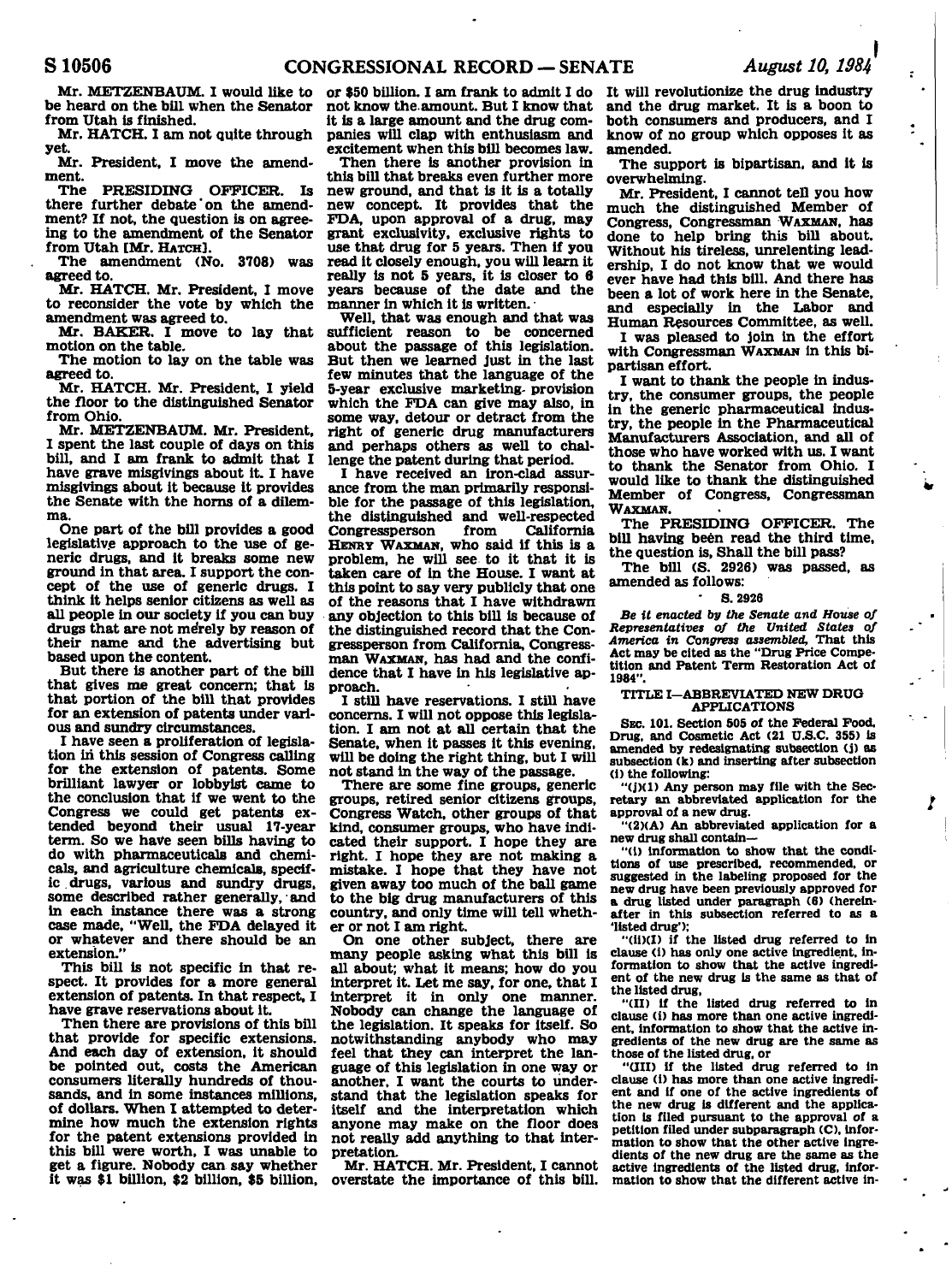*August 10, 1984* 

**gradient is an active ingredient of a listed drug or of a drug which does not meet the the requirements of section 201(p), and such other information respecting the different active ingredient with respect to which the petition was filed as the Secretary may require;** 

**"(iii) information to show that the route of administration, the dosage form, and the strength of the new drug are the same as those of the listed drug referred to in clause (i) or, if the route of administration, the dosage form, or the strength of the new drug is different and the application is filed pursuant to the approval of a petition filed under subparagraph (C), such information respecting the route of administration, dosage form, or strength with respect to which the petition was filed as the Secretary may require;** 

**"(iv) information to show that the new**  drug is bioequivalent to the listed drug re**ferred to in clause (i), except that if the application is filed pursuant to the approval of a petition filed under subparagraph (C), information to show that the active ingredients of the new drug are of the same pharmacological or therapeutic class as those of the listed drug referred to in clause (i) and the new drug can be expected to have the same therapeutic effect as the listed drug when administered to patients for a condition of use referred to in clause (i);** 

**"(v) information to show that the labeling proposed for the new drug is the same as the labeling approved for the listed drug referred to in clause (i) except for changes required because of differences approved under a petition filed under subparagraph (C) or because the new drug and the listed drug are produced or distributed by different manufacturers;** 

**"(vi) the items specified in clauses (B)** 

**through (F) of subsection (b)(i); "(vii) a certification, in the opinion of the applicant and to the best of his knowledge, with respect to each patent which claims the listed drug referred to in clause (i) or which claims a use for such listed drug for which the applicant is seeking approval under this subsection and for which information is required to be filed under subsection (b) or (c)—** 

**"(I) that such patent information has not been filed,** 

**"(II) that such patent has expired,** 

وجهيه

**"(III) of the date on which such patent will expire, or '** 

**"(IV) that such patent is invalid or will not be infringed by the manufacture, use, or sale of the new drug for which the application is submitted; and** 

**"(viii) if with respect to the listed drug referred to in clause (i) Information was filed under subsection (b) or (c) for a method of use patent which dose not claim a use for which the applicant is seeking approval under this subsection, a statement that the method of use patent does not claim such a use.** 

**The Secretary may not require that an abbreviated application contain information to that required by clauses (i) through (viii).** 

**"(B)(i) An applicant who makes a certification described in subparagraph (AMviixrV) shall include in the application a statement that the application will give the notice required by clause (ii) to— "til each owner of the patent which is the** 

**subject of the certification or the representative of such owner designated to receive such notice, and** 

**"(II) the holder of the approved application under subsection (b) for the drug which is claimed by the patent or a use of which is claimed by the patent or the respresentative of such holder designated to receive such notice.** 

**shall state that an application which contains data from bioavailability or bioequivalence studies has been submitted under this subsection for the drug with respect to which the certification is made to obtain approval to engage in the commercial manufacture, use or sale of such drug before the expiration of the patent referred to in the certification. Such notice shall include a detailed statement of the factual and legal basis of the applicant's opinion that the patent is not valid or will not be infringed.** 

**"(iii) If an application is amended to include a certification described in subpara**graph (A)(vii)(IV), the notice required by **clause (ii) shall be given when the amended application is submitted.** 

**"(C) If a person wants to submit an abbreviated application for a new drug which has a different active ingredient or whose route of administration, dosage form, or strength differ from that of a listed drug, such person shall submit a petition to the Secretary seeking permission to file such an application. The Secretary shall approve or disapprove a petition submitted under this subparagraph within ninety days of the date the petition is submitted. "The Secretary shall approve such a petition unless the**  Secretary finds

**"(i) that investigations must be conducted to show the safety and effectiveness of the drug or of any of its active ingredients or of the route of administration, the dosage form, or strength which differ from the listed drug; or** 

**"(ii) that any drug with a different active ingredient may not be adequately evaluated for approval as safe and effective on the basis of the information required to be submitted in an abbreviated application.** 

**"(3) Subject to paragraph (4), the Secretary shall approve an application for a drug unless the Secretary finds—** 

**"(A) the methods used in, or the facilities and controls used for, the manufacture, processing, and packing of the drug are inadequate to assure and preserve its identity, strength, quality, and purity;** 

**"(B) information submitted with the application is insufficient to show that each of the proposed conditions of use have been previously approved for the listed drug referred to in the application;** 

**"(C)(i) if the listed drug has. only one active ingredient, information submitted with the application is insufficient to show that the active ingredient is the same as that of the listed drug,** 

**"(ii) if the listed drug has more than one active ingredient, information submitted with the application is insufficient to show that the active ingredients are the same as the active ingredients of the listed drug, or** 

**"(iii) if the listed drug has more than one active ingredient and if the application is for a drug which has an active ingredient different from the listed drug, information submitted with the application is insufficient to show—** 

**"(I) that the other active ingredients are the same as the active ingredients of the listed drug, or** 

**"(II) that the different active ingredient is an active ingredient of a listed drug or a drug which does not meet the requirements of section 201(p),** 

**or no petition to file an application for the drug with the different ingredient was ap**proved under paragraph (2)(C);

**"(DMi) if the application is for a drug whose route of administration, dosage form, or strength of the drug is the same as the route of administration, dosage form, or strength of the listed drug referred to in the application, information submitted In the** 

**"(ii) The notice referred to in clause (i) application is insufficient to show that the route of administration, dosage form, or strength is the same as that of the listed drug, or** 

> **"(ii) if the application is for a drug whose route of administration, dosage form, or strength of the drug is different from that of the listed drug referred to in the application, no petition to file an application for the drug with the different route of administration, dosage form, or strength was approved under paragraph (2)(C);**

> **"(E) if the application was filed pursuant to the approval of a petition under paragraph (2)(C), the application did not contain the information required by the Secretary respecting the active ingredient, route of administration, dosage form, or strength which is not the same;**

> **"(F) information submitted in the application is insufficient to show that the drug is bioequivalent to the listed drug referred to in the application or, if the application was filed pursuant to a petition approved under paragraph (2)(C), information submitted in the application is insufficient to show that the active ingredients of the new drug are of the same pharmacological or therapeutic class as those of the listed drug referred to in paragraph (2)(A)(i) and that the new drug can be expected to have the same therapeutic effect as the listed drug when administered to patients for a condition of use referred to in such paragraph;**

> **"(G) information submitted in the application is insufficient to show that the labeling proposed for the drug is the same as the labeling approved for the listed drug referred to in the application except for changes required because of differences approved under a petition filed under paragraph (2XC) or because the drug and the listed drug are produced or distributed by different manufacturers;**

> **"(H) information submitted in the application or any other information available to the Secretary shows that (i) the inactive ingredients of the drug are unsafe for use under the conditions prescribed, recommended, or suggested -in the labeling proposed for the drug, or (ii) the composition of the drug is unsafe under such conditions because of the type or quantity of inactive ingredients included or the manner in which the inactive ingredients are included;**

> **"(I) the approval under subsection (c) of the listed drug referred to in the application under this subsection has been withdrawn or suspended for grounds described in the first sentence of subsection (e), the Secretary has published a notice of opportunity for hearing to withdraw approval of the listed drug under subsection (c) for grounds deseribed under the first sentence of subsection (e), the approval under this subsection of the listed drug referred to in the application under this subsection has been withdrawn or suspended under paragraph (S), or the Secretary has determined that the listed drug has been withdrawn from sale for safety or effectiveness reasons;**

> **"(J) the application does not meet any other requirement of paragraph (2)(A); or**

> **"(K) the application contains an untrue statement of material fact.**

> **"(4XA) Within one hundred and eiehty days of the initial receipt of an application under paragraph (2) or within such addi-tional period as may be agreed upon by the Secretary and the applicant, the Secretary shall approve or disapprove the application.**

> **"(B) The approval of an application submitted under paragraph (2) shall be made effective on the last applicable date determined under the following:**

> **"(i) if the applicant only made a certification described in subclause (I) or (II) of**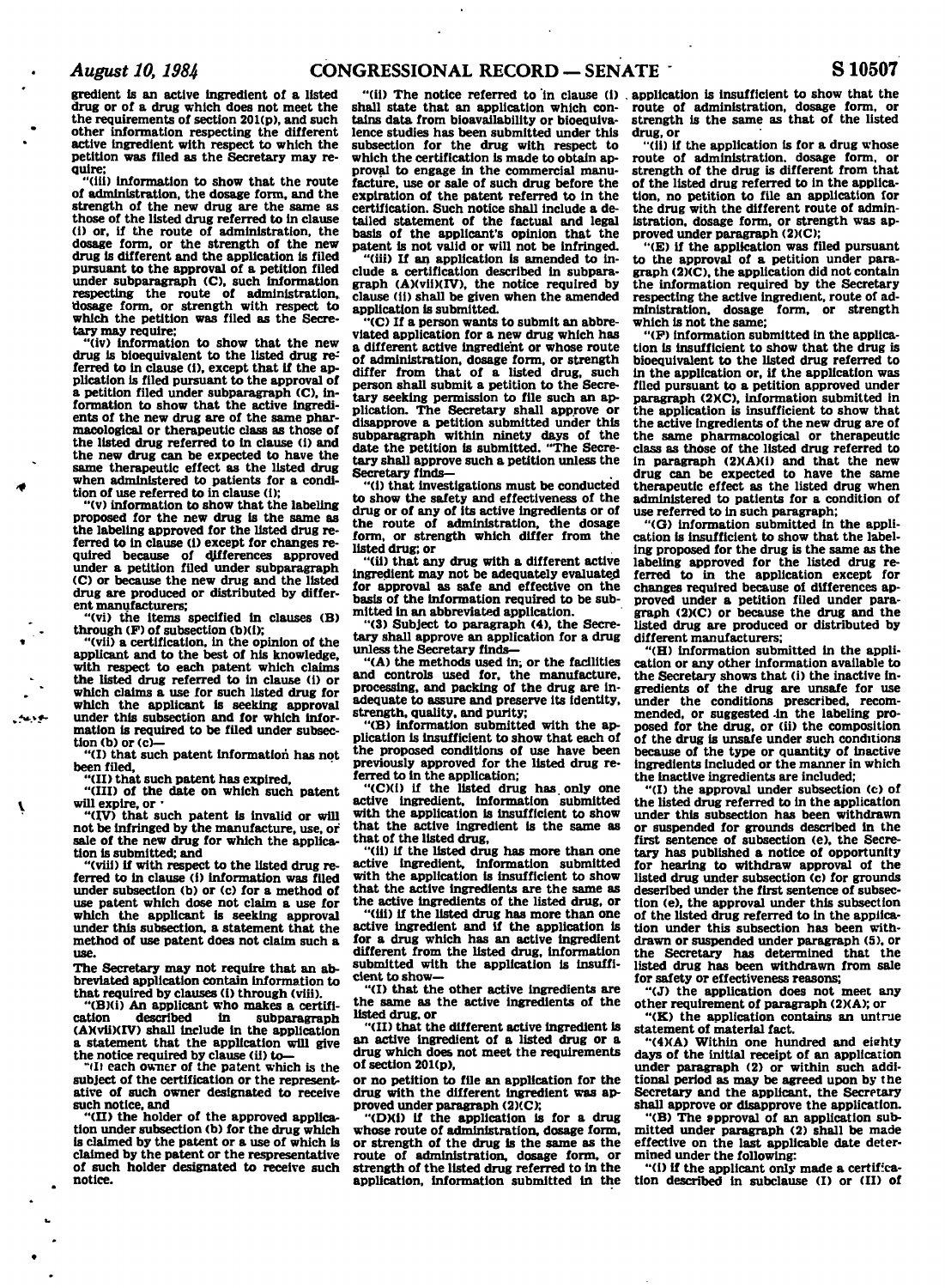**paragraph (2)(AKvii) or in both such subclauses, the approval may be made effective immediately.** 

**"(ii) if the applicant made a certification described in subclause (III) of paragraph (2)(A)(vii), the approval may be made effective on the date certified under subclause (III).** 

**"(iii) if the applicant made a certification described in subclause (IV) of paragraph (2)(A)(vii), the approval shall be made effective immediately unless an action is brought for infringement of each patent which is the subject of the certification before the expiration of forty-five days from the date the notice provided under paragraph (2)(B)(i) is received. If such an action is brought before the expiration of such days, the approval shall be made effective upon the expiration of the thirty-month period beginning on the date of the receipt of the notice provided under paragraph (2)(B)(i) or such shorter or longer period as the court may order because either party to the action failed to reasonably cooperate in expediting the action, except that-**

**'ll) if before the expiration of such period the court decides that each such patent is invalid or not infringed, the approval shall be made effective on the date of the court decision,** 

**"(II) if before the expiration of such period the court decides that any such patent has been infringed, the approval shall be made effective on such date as the court orders under section 271(e)(4)(A) of title 35, United States Code, or** 

**"(III) if before the expiration of such period the court grants a preliminary injunction prohibiting the applicant from engaging in the commercial manufacture or sale of the drug until the court decides the issues of patent validity and infringement, the approval shall be made effective on the date of such court decision.** 

**In such an action, each of the parties shall reasonably cooperate in expediting the action. Until the expiration of the forty\* five-day period beginning on the date the notice made under paragraph (2KB)(i) is received, no action may be brought under section 2201 of title 28, United States Code, for a declaratory judgment with respect to the patent. Any action brought under section 2201 shall be brought in the judicial district . where the defendant has its principal place of business or a regular and established place of business:** 

**"(iv) if the application contains a certification described in subclause (IV) of paragraph (2KA)(vii) and is for a drug for which a previous application has been submitted under this subsection containing such a certification, the application shall be made effective not earlier than one hundred and eighty days after—** 

**"(I) the date the Secretary receives notice from the applicant under the previous application of the first commercial marketing of the drug under the previous application, or** 

**"(II) the date of a decision of a court in an action described in clause (iii) holding the patent which is the subject of the certification to be Invalid or not infringed,** 

**whichever is earlier. "(C) If the Secretary decides to disapprove an application, the Secretary shall give the applicant notice of an opportunity for a hearing before the Secretary on the question of whether such application is approvable. If the applicant elects to accept the opportunity for hearing by written request within thirty days after such notice, such hearing shall commence not more than ninety days after the expiration of such thirty days unless the Secretary and the applicant otherwise agree. Any such hearing** 

**shall thereafter be conducted on an expedited basis and the Secretary's order thereon shall be issued within ninety days after the date fixed by the Secretary for filing final briefs.** 

**"(D)(1) If an application (other than an abbreviated new drug application) submitted under subsection (b) for a drug, no active ingredient (including any ester or salt of the active ingredient) of which has been approved in any other application under subsection (b), was approved during the period begining January 1, 1982, and ending on the date of the enactment of this subsection, the Secretary may not make the approval of an application submitted under this subsection which refers to the drug for which the subsection (b) application was submitted effective before the expiration of ten years from the date of the approval of the application under subsection (b).** 

**"(ii) If an application submitted under subsection (b) for a drug, no active ingredient (including any ester or salt of the active ingredient) of which has been approved in any other application under subsection (b), is approved after the date of the enactment of this subsection. No application may be submitted under this subsection which refers to the drug for which the subsection (b) application was submitted before the expiration of five years from the date of the approval of the application under subsection (b).** 

**"(iii) If an application (or supplement to an application) submitted under subsection (b) for a drug which includes an active in-gredient that has been approved in any other application approved under subsection (b), is approved after the date of enactment of this subsection, the Secretary may not make the apprqval of an application submitted under this subsection which refers to the drug for which the subsection (b) application was submitted effective before the expiration of three years from the date of the approval of the application (or supplement thereto) under subsection (b).** 

**"(IV) If an application (or supplement to an application) submitted under subsection (b) for a drug which includes an active ingredient that has been approved in any other application under subsection (b), was approved during the period beginning January 1, 1982, and ending on the date of the enactment of this subsection, the Secretary may not make the approval of an application submitted under this subsection which refers to the drug for which the subsection (b) application was submitted effective before the expiration of two years from the date of enactment of this subsection.** 

**"(5) If a drug approved under this subsection refers in its approved application to a drug the approval of which was withdrawn or suspended for grounds described in the first sentence of subsection (e) or was withdrawn or suspended under this paragraph or which, as determined by the Secretary, has been withdrawn from sale for safety or effectiveness reasons, the approval of the drug under this subsection shall be withdrawn or suspended—** 

**"(A) for the same period as the withdrawal of suspension under subsection (e) or this paragraph, or** 

**"(B) if the listed drug has been withdrawn from sale, for the period of withdrawal from sale or, if earlier, the period ending on the date the Secretary determines that the withdrawal from sale is not for safety or effectiveness reasons.** 

**"(6KAK1) Within sixty days of the date of the enactment of this subsection, the Secretary shall publish and make available to the public—** 

**"(I) a list in alphabetical order of the official and proprietary name of each drug which has been approved for safety and effectiveness under subsection (c) before the date of the enactment of this subsection;** 

**"(II) the date of approval if the drug is approved after 1981 and the number of the application which was approved; and** 

**"HIIi whether in vitro or in vivo bioequivalence studies, or both such studies, are required for applications filed under this subsection' which will refer to the drug published.** 

**"(ii) Every thirty days after the publication of the first list under clause (i) the Secretary shall revise the list to include each drug which has been approved for safety and effectiveness under subsection (c) or approved under this subsection during the thirty-day period.** 

**"(iii) When patent information submitted under subsection (b) or (c) respecting a drug included on the list is to be published by the Secretary the Secretary shall, in revisions made under clause (ii), include such information for such drug.** 

**"(B) A drug approved for safety and effectiveness under subsection (c) or approved under this subsection shall, for purposes of this subsection, be considered to have been published under subparagraph (A) on the date of its approval or the date of enactment, whiehever is later.** 

**"(C) If the approval of a drug was withdrawn or suspended for grounds described in the first sentence of subsection (e) or was withdrawn or suspended under paragraph (5) or if the Secretary determines that a drug has been withdrawn from sale for safety or effectiveness reasons, it may not be published in the list under subparagraph (A) or, if the withdrawal or suspension occurred after its publication in such list, it shall be immediately removed from such list-**

**"(1) for the same period as the withdrawal or suspension under subsection (e) or paragraph (5), OF** 

**"(ii) if the listed drug has been withdrawn from sale, for the period of withdrawal from sale or, if earlier, the period ending on the date the Secretary determines that the withdrawal from sale is not for safety or effectiveness reasons.** 

**A notice of the removal shall be published in the Federal Register.** 

1

**"(7) For purposes of this subsection:** 

**"(A) The term 'bioavailability' means the rate and extent to which the active ingredient or therapeutic ingredient is absorbed from a drug and becomes available at the site of drug action.** 

**"(B) A drug shall be considered to be bioequivalent to a listed drug if—** 

**"(i) the rate and extent of absorption of the drug do not show a significant difference from the rate and extent of absorption of the listed drug when administered at the same molar dose of the therapeutic ingredient under similar experimental conditions in either a single dose of multiple doses; or "(ii) the extent of absorption of the drug** 

**does not show a significant difference from the extent of absorption of the listed drug when administered at the same molar dose of the therapeutic ingredient under similar experimental conditions in either a single dose or multiple doses and the difference from the listed drug in the rate of absorpotion of the drug is intentional, is reflected in Its proposed labeling, is not essential to the attainment of effective body drug concen-trations on chronic use, and is considered medically insignificant for the drug.".** 

**SEC. 102. (a)(1) Section 505(b) of such Act is amended by adding at the end thereof the following: "The applicant shall file with the**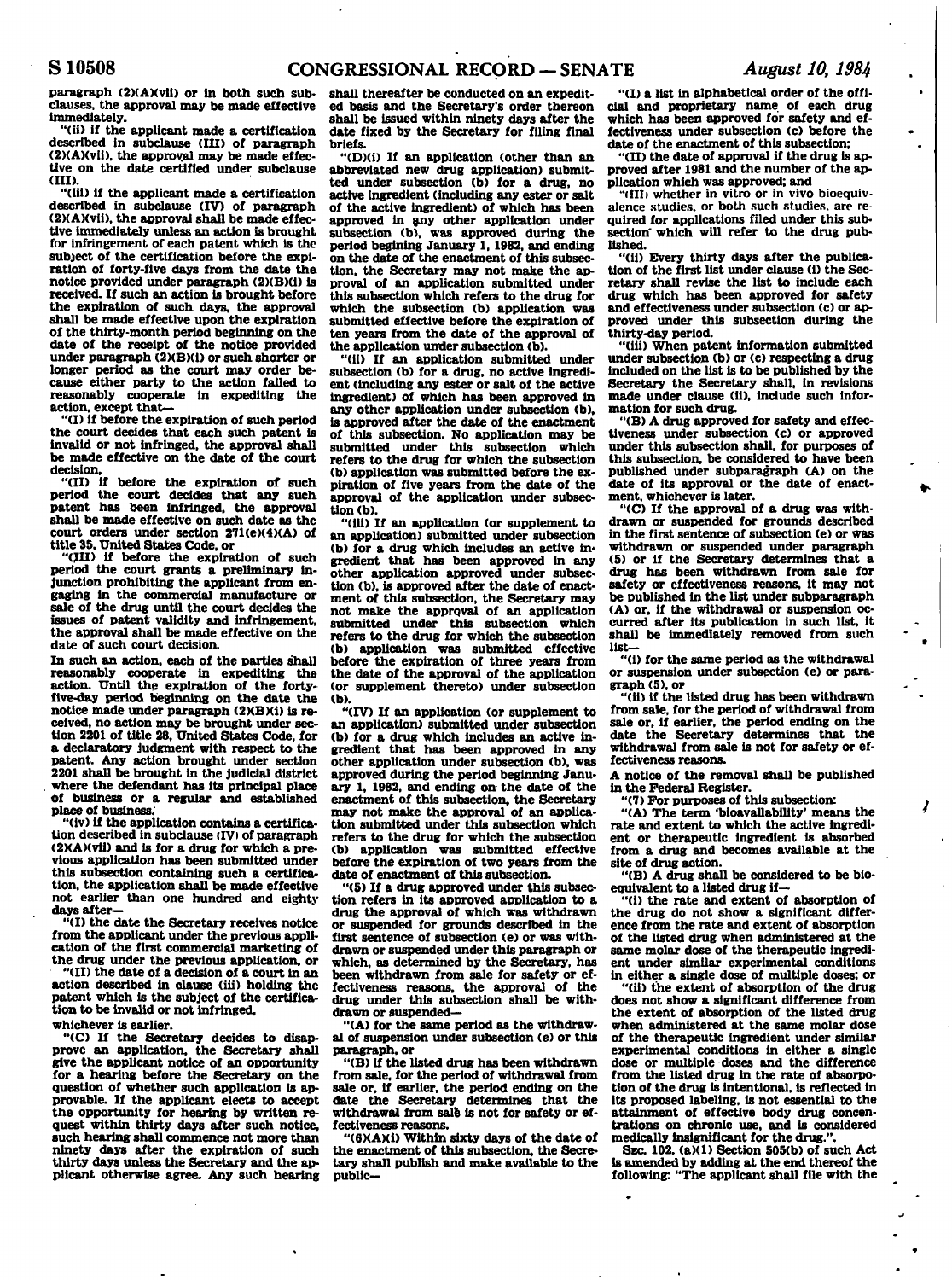**application the patent number and the expiration date of any patent which claims the drug for which the applicant submitted the application or which claims a method of using such drug and with respect to which a claim of patent infringement could reasonably be asserted if a person not licensed by the owner engaged in the manufacture, use, or sale of the drug. If an application is filed under this subsection for a drug and a** 

**patent which claims such drug or a method of using such drug is issued after the filing date but before approval of the application, the applicant shall amend the application to include the information required by the preceding sentence. Upon approval of the application, the Secretary shall publish information submitted under the two preceding sentences.".** 

**(2) Section 505(c) of such Act is amended by Inserting "(1)" after "(c)", by redesignating paragraphs (1) and (2) as subparagraphs (A) and (B), respectively, and by adding at the end thereof the following:** 

**"(2) If the patent information described in subsection (b) could not be filed with the submission of an application under subsection (b) because the application was filed before the patent information was required**  under subsection (b) or a patent was issued **after the application was approved under such subsection, the holder of an approved application shall file with the Secretary the patent number and the expiration date of any patent which claims the drug for which the application was submitted or .which claims a method of using such drug and with respect to which a claim of patent infringement could reasonably be asserted if a person not licensed by the owner engaged in the manufacture, use; or sale of the drug. If the holder of an approved application could not file patent information under subsection (b) because it was not required at the time the application was approved, the holder shall file such information under this subsection not later than thirty days after the date of the enactment of this sentence, and if the holder of an approved application could not file patent information under subsection (b) because no patent had been issued when the application was filed or approved, the holder shall file such information under this subsection not later than thirty days after the date the patent in-volved is issued. Upon the submission of patent information under this subsection, the Secretary shall publish it.".** 

**OKA) The first sentence of section 505(d) of such Act is amended by redesignating clause (6) as clause (7) and inserting after clause (5) the following: "(6) the application failed to contain the patent information prescribed by subsection (b); or".** 

**(B) The. first sentence of section 505(e) of such Act is amended by redesignating clause (4) as clause (5) and inserting after clause (3) the following: "(4) the patent information prescribed by subsection (c) was not filed within thirty days after the receipt of written notice from the Secretary specifying the failure to file such information; or".** 

**(b)(1) Section 505(a) of such Act is amended by inserting "or (J)" after "subsection (b)".** 

**(2) Section 505(c) of such Act is amended by striking out "this subsection" and inserting in lieu thereof "subsection (b)".** 

**(3) The second sentence of section 505(e) of such Act is amended by inserting "submitted under subsection (b) or (j)" after "an application".** 

**(4) The second sentence of section 505(e) is amended by striking out "(j)" each place it occurs in clause (1) and inserting in lieu thereof "<k)'\** 

**(5) Section 505(kXl) of such Act (as so redesignated) is amended by striking out "pur-** **suant to this section" and inserting in lieu thereof "under subsection (b) or (j)".** 

**(6) Subsections (a) and (b) of section 527 of such Act are each amended by striking out "under section 505(b)" and inserting in lieu thereof "under section 505".** 

SEC. 103. (a) Section 505(b) of such Act is<br>amended by inserting "(1)" after "(b)", by<br>redesignating clauses (1) through (6) as **clauses (A) through (F), respectively, and by adding at the end thereof the following:** 

**"(2) An application submitted under paragraph (1) for a drug for which investigations described in clause (A) of such paragraph and relied upon by the applicant for approval of the application were not conducted by or for the applicant or for which the applicant has not obtained a right of reference or use from the person by or for whom the investigations were conducted shall also include—** 

**"(A) a certification, in the opinion of the applicant and to the best of his knowledge, with respect to each patent which claims the drug for which such investigations were conducted or which claims a use for such drug for which the applicant is seeking approval under this subsection and for which information is required to be filed under paragraph (1) or subsection (c>—** 

**"(i) that such patent information has not been filed,** 

**"(ii) that such patent has expired,** 

**"(iii) of the date on which such patent will expire, or** 

**"(iv) that such patent is invalid or will not be infringed by the manufacture, use, or sale of the new drug for which the application is submitted; and** 

**"(B) if with respect to the drug for which investigations described in paragraph (1)(A) were conducted information was filed under paragraph (1) or subsection (c) for a method of use patent which does not claim a use for which the applicant is seeking approval under this subsection, a statement that the method of use patent does not claim such a use.** 

**"(3)(A) An applicant who makes a certification described in paragraph (2)(A)(iv) shall include in the application a statement that the applicant has given the notice required by subparagraph (b) to—** 

**"(i) each owner of the patent which is the subject of the certification or the representative of such owner designated to receive such notice, and** 

**"(ii) the holder of the approved application under subsection (b) for the drug which is claimed by the patent or a use of which is claimed by the patent or the representative of such holder designated to receive such notice.** 

**"(B) The notice referred to in subparagraph (A) shall state that an application has been submitted under this subsection for the drug with respect to which the certification is made to obtain approval to engage in the commercial manufacture, use, or sale of the drug before the expiration of the patent referred to in the certification. Such notice shall include a detailed statement of the factual and legal basis of the applicant's opinion that the patent is not valid or will not be infringed.** 

**"(C) If an application is amended to include a certification described in paragraph (2)(AMiv), the notice required by subparagraph (B) shall be given when the amended application is submitted.".** 

**(b) Section 505(c) of such Act (as amended by section 102(a)(2)) is amended by adding at the end thereof the following:** 

**"(3) The approval of an application filed under subsection (b) which contains a certification required by paragraph (2) of such subsection shall be made effective on the** 

**last applicable date determined under the following:** 

"(A) If the appligant only made a certifi**cation described in clause (i) or (ii) of subsection (b)(2)(A) or in both such clauses, the approval may be made effective immediate-**

**ly. "(B) If the applicant made a certification described in clause (iii) of subsection (b)(2)(A), the approval may be made effective on the date certified under clause (iii).** 

**"(C) If the applicant made a certification described in clause (iv) of subsection (b)(2)(A), the approval shall be made effective immediately unless an action is brought for infringement of each patent which is the subject of the certification before the expiration of forty-five days from the date**  the notice provided under paragraph (3)(B) **is received. If such an action is brought before the expiration of such days, the approval may be made effective upon the expiration of the thirty-month period beginning on the date of the receipt of the notice provided under paragraph (3)(B) or such shorter or longer period as the court may order because either party to the action failed to**  reasonably cooperate in expediting the **action, except that-**

**'ll) if before the expiration of such period the court decides that each such patent is invalid or not infringed, the approval may be made effective on the date of the court decision.** 

**"(ii) if before the expiration of such period the court decides that any such patent has been infringed, the approval may be made effective on such date as the court orders under section 271(e)(4)(A) of title 35, United States Code, or** 

**"(iii) if before the expiration of such period the court grants a preliminary injunction prohibiting the applicant from engaging in the commercial manufacture or sale of the drug until the court decides the issues of patent validity and infringement, the approval shall be made effective on the date of such court decision.** 

**In such an action, each of the parties shall reasonably cooperate in expediting the action. Until the expiration of the fortyfive-day period beginning on the date the notice made under paragraph (3KB) is received, no action may be brought under section 2201 of title 28, United States Code, for a declaratory judgment with respect to the patent. Any action brought under such section 2201 shall be brought in the judicial district where the defendant has its principal place of business or a reglar and established place of business.** 

**"(DXi) If an application (other than an abbreviated new drug application) submitted under subsection (b) for a drug, no active ingredient (including any ester or salt of the active ingredient) of which has been approved in any other application under subsection (b), was approved during the period beginning January 1, 1982, and' ending on the date of the enactment of this subsection, the Secretary may not make the approval of another application for a drug for which Investigations described in clause (A) of subsection (bKl) and relied upon by the applicant for approval of the application were not conducted by or for the applicant or which the applicant has not obtained a right of reference or use from the person by or for whom the investigations were conducted effective before the expiration of ten years from the date of the approval of the application previously approved under subsection (b).** 

**"(ii) If an application submitted under subsection (b) for a drug, no active ingredient (including any ester or salt of the active ingredient) of which has been approved in**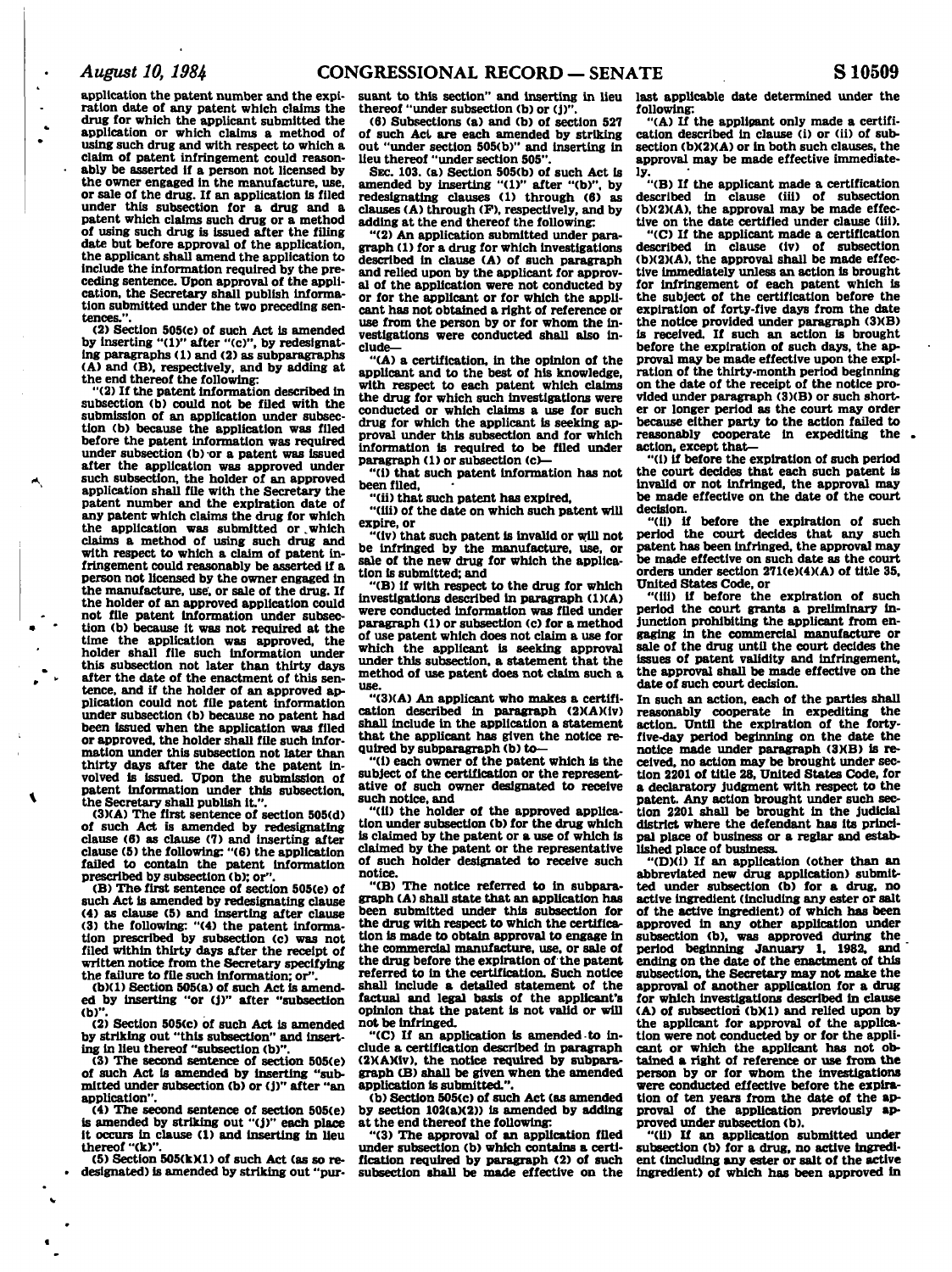# $\sim$  S 10510

**CONGRESSIONAL RECORD — SENATE** 

**1** 

LTE *August 10, 1984* 

**any other application under subsection (b). is approved after the date of the enactment of this subsection no application may be submitted under this subsection which refers to the drug for which the subsection (b) application was submitting before the expiration of five years from the date of the approval of the application under subsection (b).-**

**"(iii) If an application (or supplement to an application) submitted under subsection (b) for a drug which includes an active ingredient that has been approved in any other application approved under subsection (b), is approved after the date of enactment of this subsection, the Secretary may not make the approval of an application submitted under this subsection which refers to the drug for which the subsection (b) application was submitted effective before the expiration of three years from the date of the approval of the application (or supplement thereto) under subsection (b).** 

**"(iv) If an application (or supplement to an application submitted under subsection (b) for a drug which includes an active ingredient that has been approved in any other application under subsection (b), was approved during the period beginning January 1, 1982, and ending on the date of the enactment of this subsection, the Secretary may not make the approval of an application submitted under this subsecton which refers to the drug for which the subsection (b) application was submitted effective before the expiration of two years from the date of enactment of this subsection.".** 

**SEC. 104. Section 505 of such Act is amended by adding at the end thereof the following:** 

**"(1) Safety and effectiveness data and information which has been submitted in an application under subsection (b) for a drug and which has not previously been disclosed to the public shall be made available to the public, upon request, unless extraordinary circumstances are shown, including that the data and information represent trade secret or confidential commercial or financial information—** 

**"(1) if no work is being or will be undertaken to have the application approved,** 

**"(2) if the Secretary has determined that the application is not approvable and all legal appeals have been exhausted,** 

**"(3) if approval of the application under subsection (c) is withdrawn and all legal appeals have been exhausted, "(4) if the Secretary has determined that** 

**such drug is not a new drug, or** 

**"(5) upon the effective date of the approval of the first application under subsection (]) which refers to such drug or upon that date upon which the approval of an application under subsection (j) which refers to such drug could be made effective if such an application been submitted.** 

**"(m) For purposes of this section, the term 'patent' means a patent issued by the Patent and Trademark Office of the Department of Commerce.".** 

**SEC. 105. (a) The Secretary of Health and Human Services shall promulgate, in accordance with the notice and comment requirements of section 553 of title 5, United States Code, such regulations as may be necessary for the administration of section 505 of the Federal Food, Drug, and Cosmetic Act, as amendment by sections 101, 102, and 103 of this Act, within one year of the date of enactment of this Act. (6) During the period beginning on the** 

**date of the enactment of this Act and ending on the date regulations promulgated under subsection (a) take effect, abbreviated new drug applications may be submitted in accordance with the provisions of section** 

**314.2 of title 21 of the Code of Federal Regulations and shall be considered as suitable for any drug which has been approved for safety and effectiveness under section 505(c) of the Federal Food, Drug, and Cosmetic Act before the date of the enactment of this Act. If any such provision is inconsistent**  with the requirements of section 505(1) of **the Federal Food, Drug, and Cosmetic Act, the Secretary shall consider the application under the applicable requirements of such section. The Secretary of Health and Human Services may not approve such an abbreviated new drug application which is filed for a drug which is described in sections 505(c)(3)(D) and 505(j)(4)(D) of the Federal Food, Drug, and - Cosmetic Act except in accordance with such section.** 

**SEC. 106. Section 2201 of title 28, United States Code, is amended by inserting "(a)" before "In a case" and by adding at the end the following:** 

**"(b) For limitations on actions brought with respect to drug patents see section 505 of the Federal Food, Drug, and Cosmetic Act".** 

**SEC. 107(a). Clause (iii) of section 505(j)(4)(D) of the Federal Food. Drug, and Cosmetic Act, as added by section 101(a) of the Act, is amended by striking out "(or supplement to an application)" and "(or supplement thereto)", and by inserting after "ap-proved under subsection (b)" the following "and which contains reports of new clinical investigations (other than bioavailability studies) sponsored by the applicant".** 

**(b) Clause (iv) of section 505(j)(4)(D) of the Federal Food, Drug, and Cosmetic Act, as added by section 101(a) of the Act, is redesignated as clause (v), and the following new clause (iv) is inserted immediately after clause (iii):** 

**"(iv) If a supplement to an application approved under subsection (b) includes reports of new clinical investigations (other than bioavailability studies) sponsored by the applicant and is approved after the date of enactment of this subsection, the Secretary may not make the approval of an application submitted under this subsection which refers to the drug for which such supplement was submitted effective before the expiration of three years from the date of the approval of the supplement under subsection (b).** 

**(c) Clause (iii) of section 505(cK3)(D) of the Federal Food, Drug, and Cosmetic Act, as added by section 101(b) of the Act, is amended by striking out "(or supplement to an application)" and "(or supplement thereto)", and by inserting after "approved under subsection (b)" the following "and which contains reports of new clinical investigations (other than bioavailability studies) sponsored by the applicant".** 

**(d) Clause (iv) of section 505(c)(3)(D) of the Federal Food, Drug, and Cosmetic Act, as added by section 101(b) of the act, is redesignated as clause (v), and the following new clause (iv) is inserted immediately after clause (iii):** 

**"(iv) If a supplement to an application approved under subsection (b) includes reports of new clinical investigations (other than bioavailability studies) sponsored by the applicant and is approved after the date of enactment of this subsection, the Secretary may not make the approval of an application submitted under this subsection which refers to the drug for which such supplement was submitted effective before the expiration of three years from the date of the approval of the supplement under subsection (b).** 

**(e) Subsection (1) of section 505 of the Federal Food, Drug, and Cosmetic Act, as added by section 104 of the Act, is amended by striking out, beginning with ", includ-**

**ing", all matter through "financial information".** 

**TITLE II—PATENT EXTENSION** 

**SEC. 201. (a) Title 35 of the United States Code is amended by adding the following new section immediately after section 155: "§ 156. Extension of patent term** 

**"(a) The term of a patent which claims a product, a method of using a product, or a method of manufacturing a product shall be extended in accordance with this section from the original expiration date of the patent if—** 

**"(1) the term of the patent has not expired before an application is submitted under subsection (d) for its extension:** 

**"(2) the term of the patent has never been extended;** 

**"(3) an application for extension is submitted by the owner of record of the patent or its agent and in accordance with the requirements of subsection (d);** 

**"(4) the product has been subject to a regulatory review period before its commercial marketing or use;** 

**"(5)(A) except as provided in subparagraph (B), the permission for the commercial marketing or use of the product after such regulatory review period is the first permitted commercial marketing or use of the product under the provision of law under which such regulatory review period occurred; or** 

**"(B) in the case of a patent which claims a method of manufacturing the product which primarily uses recombinant DNA technology in the manufacture of the product, the permission for the commercial marketing or use of the product after such regulatory review period is the first permitted commercial marketing or use of a product manufactured under the process claimed in the patent.** 

**The product referred to in paragraphs (4) and (5) is hereinafter in this section referred to as the 'approved product'.** 

**"(b) The rights derived from any patent the term of which is extended under this section shall during the period during which the patent is extended—** 

**"(1) in the case of a patent which claims a product be limited to any use approved for the approved product before the expiration of the term of the patent under the provision of law under which the applicable regulatory review occurred;** 

**"(2) in the case of a patent which claims a method of using a product, be limited to any use claimed by the patent and approved for the approved product before the expiration of the term of the patent under the provision of law under which the applicable regulatory review occurred; and** 

**"(3) in the case of a patent which claims a method of manufacturing a product, be limited to the method of manufacturing as used to make the approved product.** 

**"(c) The term of a patent eligible for extension under subsection (a) shall be extended by the time equal to the regulatory review period for the approved product which period occurs after the date the patent is issued, except that—** 

**"(1) each period of the regulatory review period shall be reduced by any period deter-mined under subsection (d)(2)(B) during which the applicant for the patent extension did not act with due diligence during such period of the regulatory review period;** 

**"(2) after any reduction required by paragraph (1). the period of extension shall include only one-half of the time remaining in**  periods described in **UXBXi). (2)(B)(i), and (3)(B)(i) of subsection (g);**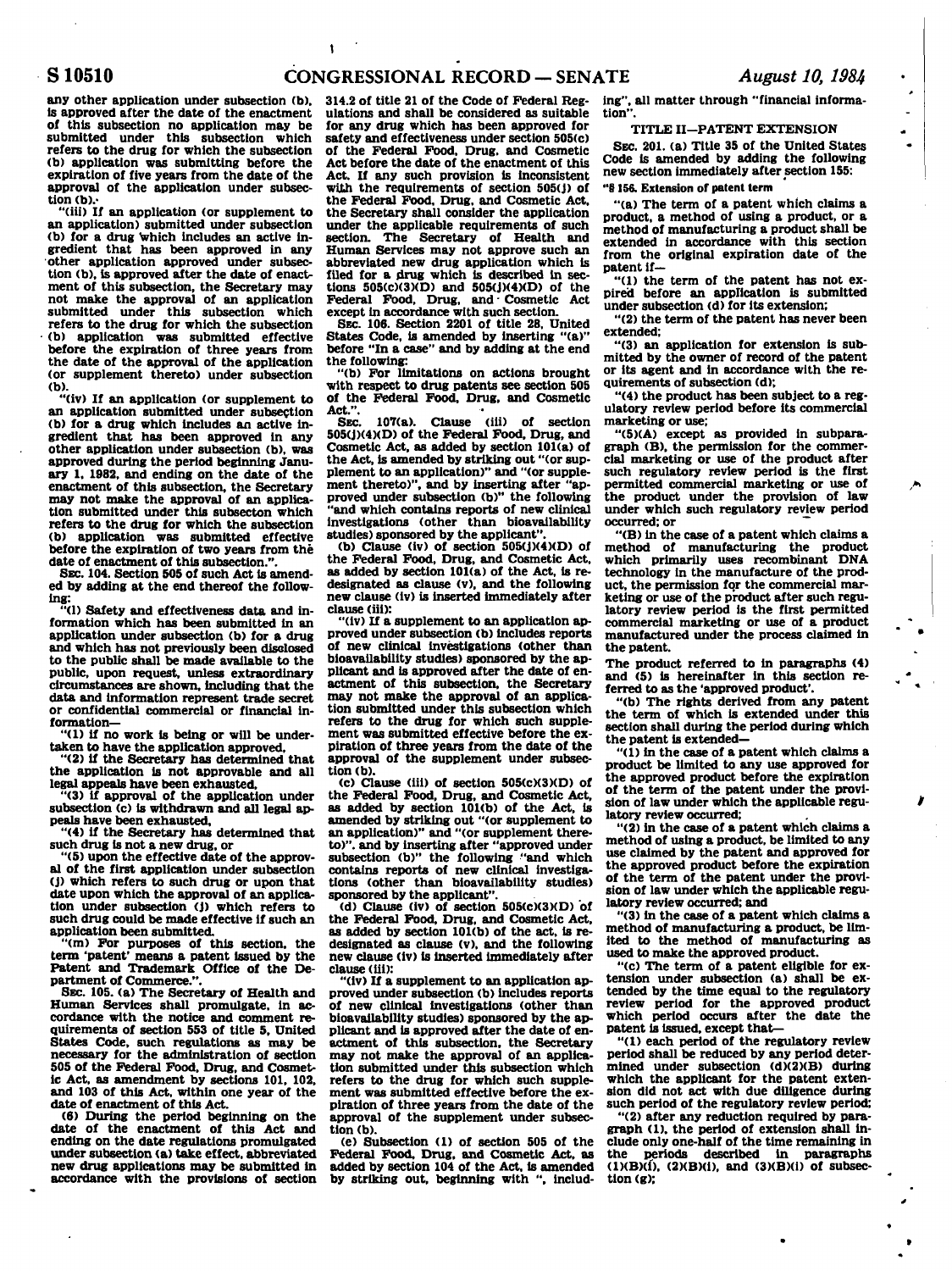$\Gamma_{\rm{in}}$  $\bullet$ 

**"(3) if the period remaining in the term of a patent after the date of the approval of the approved product under the provision of law under which such regulatory review occurred when added to the regulatory review period as revised under paragraphs (1) and (2) exceeds fourteen years, the period of extension shall be reduced so that the total of both such periods does not exceed fourteen years; and** 

**"(4) in no event shall more than one patent be extended for the same regulatory review period for any product.** 

**"(dXl) to obtain an extension of the term of a patent under this section, the owner of record of the patent or its agent shall submit an application to the Commissioner. Such an application may only be submitted within the sixty-day period beginning on the date the product received permission under the provision of law under which the applicable regulatory review period occurred for commercial marketing or use. The application shall contain—** 

**"(A) the identity of the approved product and the Federal statute under which regula-**

**tory review occurred; "(B) the identity of the patent for which an extension is being sought and the identi-ty of each claim of such patent which claims the approved product or a method of using or manufacturing the approved product;** 

**"(C) information to enable the Commissioner to determine under subsections (a) and (b) the eligibility of a patent for extension and the rights that will be derived from . the extension and information to enable the Commissioner and the Secretary of Health and Human Services to determine the period of the extension under subsection (g):** 

**"(D) a brief description of the activities undertaken by the applicant during the applicable regulatory review period with respect to the approved product and the significant dates applicable to such activities; and** 

**"(E) such patent or other information as the Commissioner may require.** 

**"(2KA) Within sixty days of the submittal of an application for extension of the term of a patent under paragraph (1), the Commissioner shall notify the Secretary of Health and Human Services if the patent claims any human drug product, a medical device, or a food additive or color additive or a method of using or manufacturing such a product, device, or additive and if the product, device, and additive are subject to the Federal Food, Drug, and Cosmetic Act of the extension application and shall submit to the Secretary a copy of the application. Not later than thirty days after the receipt of an application from the Commissioner, the Secretary shall review the dates contained in the application pursuant to paragraph (IXC) and determine the applicable regulatory review period, shall notify the Commissioner of the determination, and shall publish in the Federal Register a notice of such determination.** 

"(B)(i) If a petition is submitted to the **Secretary under subparagraph (A), not later than one hundred and eighty days after the publication of the determination under subparagraph (A), upon which it may reasonably be determined that the applicant did not act with due diligence during the applicable regulatory review period, the Secretary shall, in accordance with regulations promulgated by the Secretary determine if the applicant acted with due diligence during the applicable regulatory review period. The Secretary shall make such determination not later than ninety days after the receipt of such a petition. The Secretary may not delegate the authority to make the** 

**determination prescribed by this subparagraph to an office below the Office of the Commissioner of Food and Drugs.** 

**"(it) The Secretary shall notify the Commissioner of the determination and shall publish in the Federal Register a notice of such determination together with the factual and legal basis for such determination. Any interested person may request, within the sixty-day period beginning on the publication of a determination, the Secretary to hold an informal hearing on the determination. If such a request is made within such period, the Secretary shall hold such hearing not later than thirty days after the date of the request, or at the request of the person making the request, not later than sixty days after such date. The Secretary shall provide notice of the hearing to the owner of the patent involved and to any interested person and provide the owner and any Interested person an opportunity to participate in the hearing. Within thirty days after the completion of the hearing, the Secretary shall affirm or revise the determination which was the subject of the hearing and notify the Commissioner of any revision of the determination and shall publish any such revision in the Federal Register.** 

**"(3) For purposes of paragraph (2KB), the term 'due diligence' means that degree of attention, continuous directed effort, and timeliness as may reasonably be expected from, and are ordinarily exercised by, a person during a regulatory review period.** 

**"(4) An application for the extension of the term of a patent is subject to the disclosure requirements prescribed by the Commissioner.** 

**"(eXl) A determination that a patent is eligible for extension may be made by the Commissioner solely on the basis of the representations contained in the application for the extension. If the Commissioner determines that a patent is eligible for extension under subsection (a) and that the requirements of subsection (d) have been complied with, the Commissioner shall issue to the applicant for the extension of the term of the patent a certificate of extension, under seal, for the period prescribed by subsection (c). Such certificate shall be recorded in the official file of the patent and shall be considered as part of the original patent.** 

**"(2) If the term of a patent for which an application has been submitted under subsection (d) would expire before a certificate of extension was issued or denied, the Commissioner shall extend the term of the patent for periods of up to one year until such certificate is issued or denied.** 

**"(f) For purposes of this section:** 

**"(1) The term 'product' means "(A) A human drug product.** 

**"(B) Any medical device, food additive, or color additive subject to regulation under** 

**the Federal Food, Drug, and Cosmetic Act. "(2) The term 'human drug product' means the active ingredient of a new drug, antibiotic drug, or human biological product (as those terms are used in the Federal Food, Drug, and Cosmetic Act and the Public Health Service Act) including any salt or ester of the active ingredient, as a single entity or in combination with another active ingredient** 

**"(3) The term 'major health or environmental effects test' means a test which is reasonably related to the evaluation of the health or environmental effects of a product, which requires at least six months to conduct, and the data from which is submitted to receive permission for commercial marketing or use. Periods of analysis or evaluation of test results are not to be included in determining if the conduct of a test required at least six months.** 

**"(4XA) Any reference to section 351 is a reference to section 351 of the Public Health Service Act:** 

**"(B) Any reference to section 503, 505, 507, 512, or 515 is a reference to section 503, 505, 507. 512, or 515 of the Federal Food, Drug, and Cosmetic Act.** 

**"(5) The term 'informal hearing' has the meaning prescribed for such term by section 201(y) of the Federal Food, Drug, and Cosmetic Act.** 

**- "(6) The term 'patent' means a patent issued by the United States Patent and Trademark Office.** 

**"(g) For purposes of this section, the term 'regulatory review period' has the following meanings:** 

**"(1XA) In the case of a product which is a human drug product, the term means the period described in subparagraph (B) to which the-limitation described in paragrapn (4) applies.** 

**"(B) The regulatory review period for a human drug product is the sum of—** 

**"(i) the period beginning on the date an exemption under subsection (1) of section 505 or under subsection (d) of section 507 became effective for the approved human drug product and ending on the date an application was initially submitted for such drug product under section 351, 505, or 507, and** 

**"(ii) the period beginning on the date the application was initially submitted for the approved human drug product under section 351, subsection (b) of section 505, or section 507 and ending on the date such application was approved under such section.** 

**"(2XA) In the case of a product which is a food additive or color additive, the term means the period described in subparagraph (B) to which the limitation described in paragraph (4) applies.** 

**"(B) The regulatory review period for a food or color additive is the sum of—** 

**"(i) the period beginning on the date a major health or environmental effects test on the additive was initiated and ending on the date a petition was initially submitted with respect to the product under the Federal Food, Drug, and Cosmetic Act requesting the issuance of a regulation for use of the product, and** 

**"(ii) the period beginning on the date a petition was initially submitted with respect to the product under the Federal Food, Drug, and Cosmetic Act requesting the issuance of a regulation for use of the product, and ending on the date such regulation became effective or, if objections were filed to such regulation, ending on the date such objections were resolved and commercial marketing was permitted or, if commercial marketing was permitted and later revoked pending further proceedings as a result of such objections, ending on the date such . proceedings were finally resolved and commercial marketing was permitted.** 

**"(3XA) In the case of a product which is a medical device, the term means the period described in subparagraph (B) to which the limitation described in paragraph (4) applies.** 

**"(B) The regulatory review period for a medical device is the sum of—** 

**"(i) the period beginning on the date a i-Iiniral investination on humans invulvmu the device was begun and ending on the date an application was initially submitted with respect to the device under section 515. and** 

**"(ii) the period beginning on the date an application was initially submitted with respect to the device under section 515 and ending on the date such application was approved under such Act or the period beginning on the date a notice of completion of a**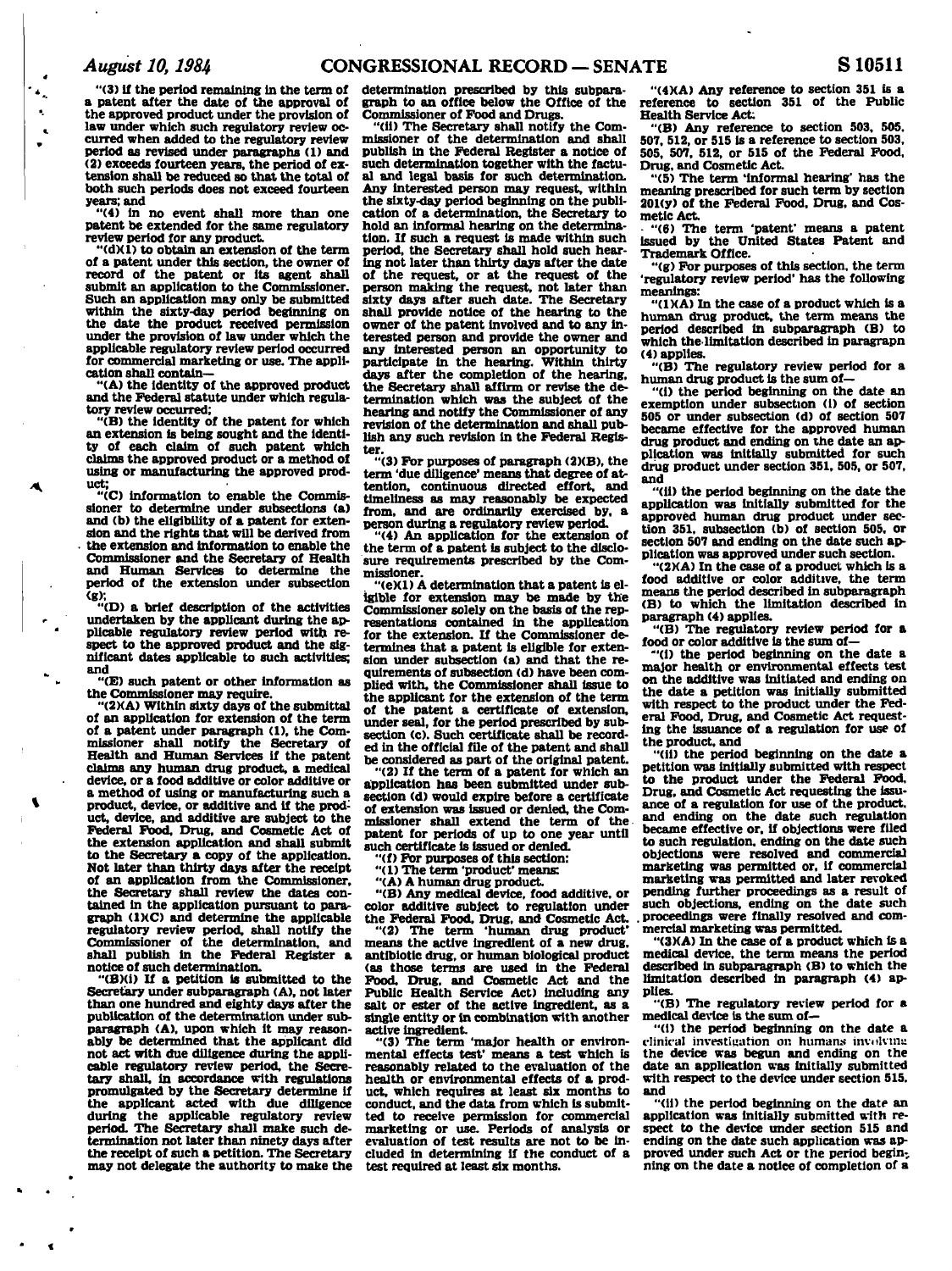$\mathbf{r}$ ×

**product development protocol was initially**  submitted under section 515(fX5) and **ending on the date the protocol was declared completed under section 515(f)(6).** 

**"(4) A period determined under any of the preceding paragraphs is subject to the following limitations:** 

**"(A) If the patent involved was issued after the date of the enactment of this section, the period of extension determined on the basis of the regulatory review period determined under any such paragraph may not exceed five years.** 

**"(B) If the patent involved was issued before the date of the enactment of this section and—** 

**"(i) no request for an exemption described in paragraph (1KB) was submitted.** 

**"(ii) no major health or environmental effects test described in paragraph (2) was initiated and no petition for a regulation or application for registration described in such paragraph was submitted, or** 

**"(iii) no clinical investigation described in paragraph (3) was begun or product development protocol described in such paragraph was submitted.** 

**before such date for the approved product the period of extension determined on the basis of the regulatory review period determined under any such paragraph may not exceed five years.** 

**"(C) If the patent involved was issued before the date of the enactment of this section and if an action described in subparagraph (b) was taken before the date of the enactment of this section with respect to the approved product and the commercial marketing or use of the product has not been approved before such date, the period of extension determined on the basis of the regulatory review period determined under such paragraph may not exceed two years.** 

**"(h) The Commissioner may establish such fees as the Commissioner determines appropriate to cover the costs to the Office of receiving and acting upon applications under this section.".** 

**(b) The analysis for chapter 14 of title 35 of the United States Code is amended by adding at the end thereof the following: "156. Extension of patent term.".** 

**SEC. 202: Section 271 of title 35, United States Code is amended by adding at the end the following:** 

**"(e)(1) It shall not be an act of infringement to make, use, or sell a patented invention (other than a new animal drug or veterinary biological product (as those terms are used in the Federal Food, Drug, and Cosmetic Act and the Act of March 4,1913)) solely for uses reasonably related to the development and submission of information under a Federal law which regulates the manufacture, use, or sale of drugs.** 

**"(2) It shall be an act of infringement to submit an application under section 505(j) of the Federal Food, Drug, and Cosmetic Act for a drug claimed in a patent or the use of which is claimed in a patent, if the purpose of such submission is to obtain approval under such Act to engage in the commerical manufacture, use, or sale of a drug claimed in a patent or the use of which is claimed in a patent before the expiration of such patent.** 

**"(3) In any action for patent infringement brought under this section, no injunctive or other relief may be granted which wouldprohibit the making, using, or selling of a patented invention under the paragraph (1). "(4) For an act of infringement described** 

**in paragraph (2)— "(A) the court shall order the effective** 

**date of any approval of the drug involved in the infringement to be a date which is not earlier than the date of the expiration of Whe patent which has been infringed.** 

**"(B) injunctive relief may be granted against an infringer to prevent the commercial manufacture, use, or sale of an approved drug, and** 

**"(C) damages or other monetary relief may be awarded against an infringer only if ther has been commerical manufacture, use, or sale of an approved drug.** 

**The remedies prescribed by subparagraphs (A), (B). and (C) are the only remedies which may be granted by a court for an act of infringement described in paragraph (2), except that a court may award attorney fees under section 285.".** 

**SEC. 203. Section 282 of title 35, United States Code, is amended by adding at the end the following: "Invalidity of the extension of a patent term or any portion thereof under section 156 of this title because of the material failure—** 

**"(1) by the applicant for the extension, or "(2) by the Commissioner,** 

**to comply with the requirements of such section shall be a defense in any action involving the infringement of a patent during the period of the extension of its term and shall be pleaded. A due diligence determination under section 156(d)(2) is not subject to review in such an action.".** 

**TITLE HI-SEPARABILITY CLAUSE** 

**SEC. 301. If any provision of this Act is declared unconstitutional, or the applicability thereof to any person or circumstances is held invalid, the constitutionality of the remainder of this Act and the applicability thereof to other persons and circumstances shall not be affected thereby.** 

#### **TITLE IV—MISCELLANEOUS PATENT EXTENSIONS**

**SEC. 401. (a) Title 35 of the United States Code is amended by adding immediately following section 155 the following new section:** 

#### **"815SA. Patent extension.**

**"(a) Notwithstanding section 154 of this title, the term of any patent which encompasses within its scope a composition of matter which is a new drug product, if such new drug product is subject to the labeling requirements for oral hypoglycemic drugs of the sulfonylurea class as promulgated by the Food and Drug Administration in its final rule of March 22, 1984 (FR Doc. 84- 9640) and was approved by the Food and Drug Administration for marketing after promulgation of such final rule and prior to the date of enactment of this law, shall be extended until April 21,1992.** 

**"(b) The patentee or licensee or authorized representative of any patent described in such subsection (a) shall, within ninety days after the date of enactment of such subsection, notify the Commissioner of Patents and Trademarks of the number of any patent so extended. On receipt of such notice, the Commissioner shall confirm such extension by placing a notice thereof in the official file of such patent and publishing an appropriate notice of such extension in the Official Gazette of the Patent and Trademark Office.".** 

**(b) The table of sections for chapter 14 of title 35, United States -Code is amended by adding after the item relating to section 155 the following new item:** 

### **"155A. Patent extension.".**

**SEC. 402. Section 25(a) of the bill, as redesignated, is amended by striking out "9 and 10" and inserting in lieu thereof "9, 10, and 24".** 

**Mr. METZENBAUM addressed the Chair.** 

**The PRESIDING OFFICER. The Senator from Ohio is recognized.** 

**Mr. METZENBAUM. Mr. President, I would like the RECORD to reflect the fact that the Senator from Ohio voted in the negative.** 

**Mr. BAKER. Mr. President, I move to reconsider the vote by which the bill was passed.** 

**Mr. HATCH. I move to lay that motion on the table.** 

**The motion to lay on the table was agreed to.** 

**Mr. DECONCINI. I would like to engage in a colloquy with my friend. Senator HATCH. I understand that S. 2926, as amended, statutorily codifies FDA's current regulation and practice with reference to standards for the release of trade secret, confidential commercial and financial information contained in NDA files, is that correct?** 

**Mr. HATCH. Yes. the bill carries over from the existing regulation the provision that information is releasable—if other requirements are met unless extraordinary circumstances are shown. Under current practice, which will be the practice under this bill, extraordinary circumstances are present for example when the information is trade secret or confidential commercial or financial information. As one specific example, release would not be permitted if the information has never been previously released and would support the application of a competitor for approval before a foreign regulatory agency. As another example, safety and efficacy data contained in an application that was not approved will not be released if the data retains possible commercial, com-, petitive value. In short, the provision retains the applicability of the (b)(4) exemption under the Freedom of Information Act.** 

**Mr. DECONCINI. That is my understanding also.** 

**Mr. BAKER addressed the Chair.** 

**The PRESIDING OFFICER. The majority leader is recognized.** 

**Mr. BAKER. Mr. President, I wish to express my appreciation to the distinguished Senator from Utah for work well done. The work was long, hard, and done diligently. There were moments even as recently as 30 minutes ago when I thought it would be impossible for him to get this bill cleared for passage before we go out. But he did.** 

**I think that is remarkable. I extend to the Senator my heartiest congratulations for doing so.** 

**Mr. President, I thank the minority leader for his willingness to consider this matter, and the Senator from Ohio for agreeing to go forward without objection.** 

**There is one other point, Mr. President, that I would like to make. The distinguished Senator from South Carolina [Mr. THURMOND], is not here. He is necessarily absent from the floor at this point. He had originally planned to offer a textile amendment to this bill. He feels' very keenly about that. Many Members know of the**